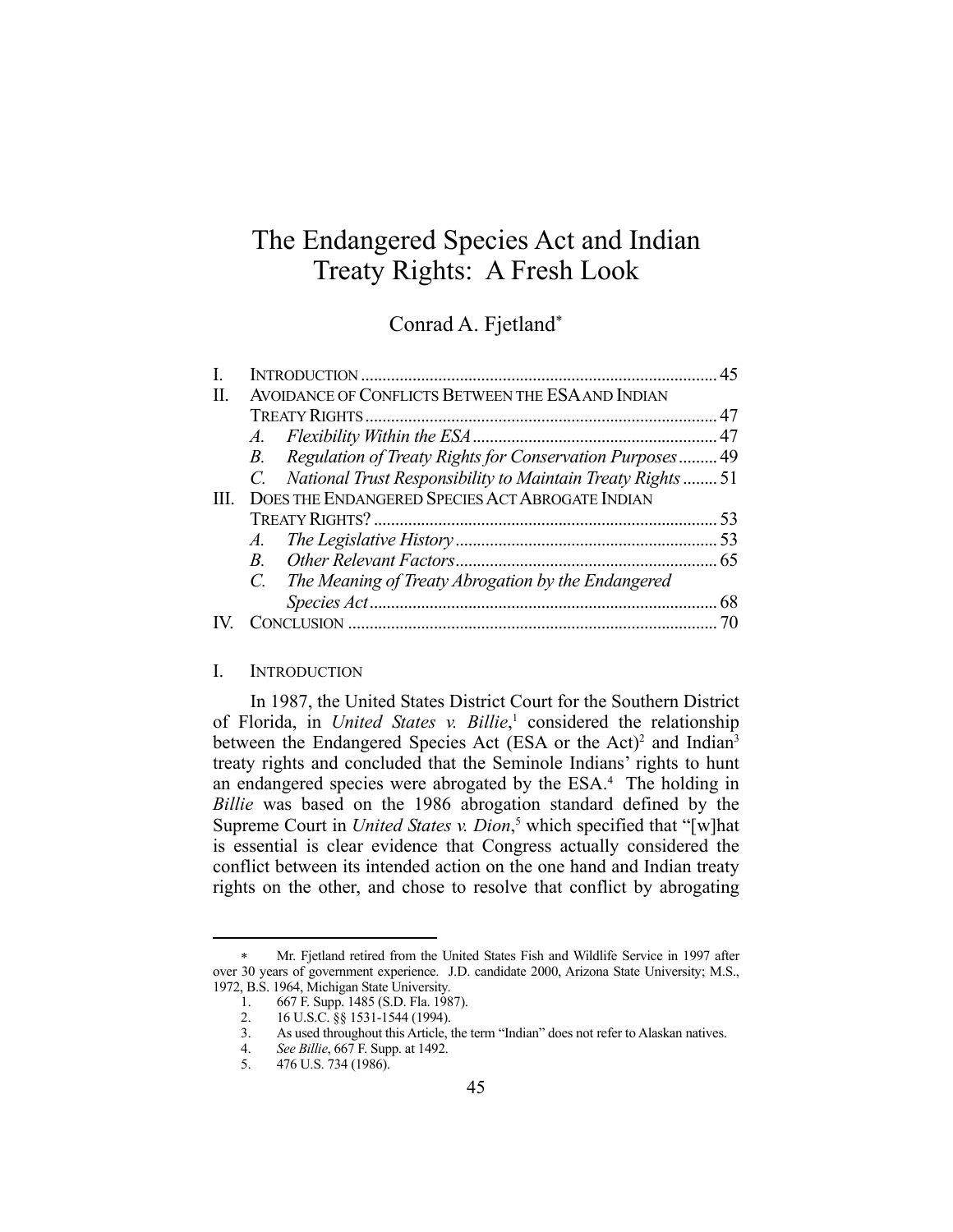the treaty."6 The *Billie* decision touched off extensive criticism by commentators<sup>7</sup> and has also been questioned in the courts.<sup>8</sup> However, in spite of these concerns, no federal case has since been reported that directly analyzes the ESA in relation to Indian treaty rights. In addition, a recent survey, completed by the author in the spring of 1999, did not find any issues concerning conflicts between the ESA and Indian treaty rights scheduled for judicial resolution.<sup>9</sup>

 The purpose of this Article is to reevaluate the relationship between the ESA and Indian treaty rights. This "fresh look" will consider two issues. First, whether protection of endangered species necessarily creates a conflict with Indian treaty rights to the extent that those rights must be abrogated in order to fulfill the purposes of the ESA. Does the ESA provide some flexibility whereby most issues can be resolved without resorting to abrogation? Can Indian hunting and fishing rights be regulated to resolve most conservation issues? Is protection of endangered species consistent, in principle, with our nation's trust responsibility to Indians? Part II of this Article will review the provisions of the ESA that provide the flexibility to address potential conflicts. In addition, regulation of Indian hunting and fishing rights will be examined. Part II will also consider Indian trust responsibilities and policy considerations as they relate to the protection of endangered species.

 <sup>6.</sup> *Id.* at 739-740.

 <sup>7.</sup> *See, e.g.*, Tracy A. Diekemper, *Abrogating Treaty Rights Under the* Dion *Test: Upholding Traditional Notions that Indian Treaties Are the Supreme Law of the Land*, 10 J. ENVTL. L. & LITIG. 473, 482 (1995); Sally J. Johnson, *Honoring Treaty Rights and Conserving Endangered Species After* United States v. Dion, 13 PUB. LAND L. REV. 179, 186-88 (1992); Tina L. Morin, *Indians, Non-Indians, and the Endangered Panther; Will the Indian/Non-Indian Conflict be Resolved Before the Panther Disappears?*, 13 PUB. LAND L. REV. 167, 177-78 (1992); Robert Laurence, *The Abrogation of Indian Treaties by Federal Statutes Protective of the Environment*, 31 NAT. RESOURCES J. 859, 883-85 (1991); Robert J. Miller, *Speaking with Forked Tongues: Indian Treaties, Salmon, and the Endangered Species Act*, 70 OR. L. REV. 543, 568-71 (1991).

 <sup>8.</sup> *See, e.g.*, United States v. Bresette, 761 F. Supp. 658 (D. Minn. 1991). Chippewa Indians were prosecuted for the sale of migratory bird feathers in violation of the Migratory Bird Treaty Act, 16 U.S.C. §§ 703-712 (1994). *See Bresette*, 761 F. Supp. at 659. An affirmative defense based on treaty rights was asserted. *See id.* at 660. In contending that the Migratory Bird Treaty Act abrogated any treaty rights the defendants possessed, the government relied in part on *Billie*. *See id.* at 663-64 n.2.The court commented that "*Billie* should not stand for the proposition that the inclusion of Alaskan natives' concerns in a statute is evidence that Congress has considered Indian treaty rights in the rest of the country." *Id.* at 664.

 <sup>9.</sup> The author sent letters to the seven regional directors of the United States Fish and Wildlife Service (FWS) and five regional directors of the National Marine Fisheries Service (NMFS) asking whether there were any disputes between Indian treaty rights and the ESA that were unresolved and bound for judicial resolution. Of the eight responses received, five from the FWS and three from the NMFS, none indicated any issues headed for the courts. (on file with author).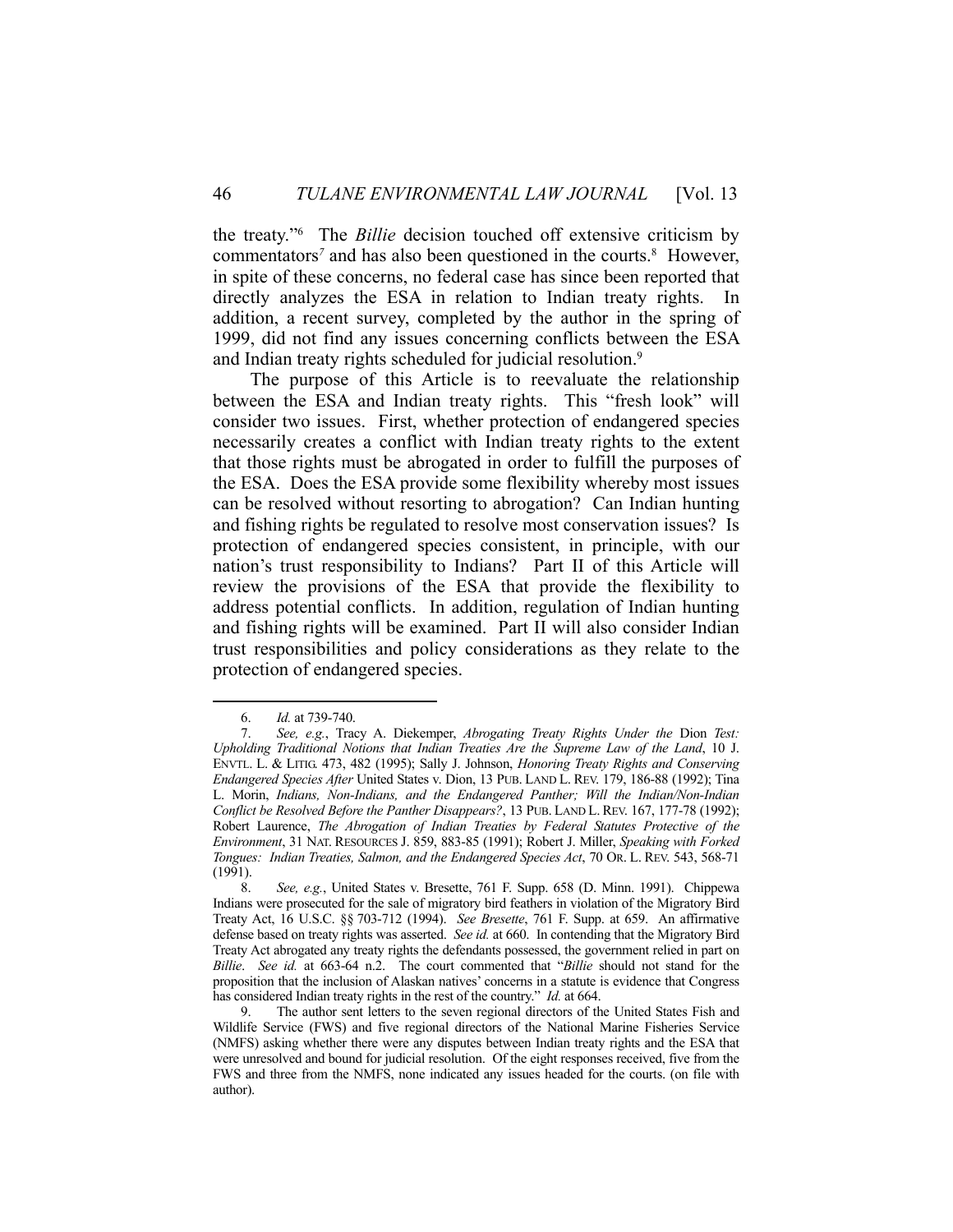The second issue considered in this Article is whether, in those situations where Indian treaty rights must be set aside for the protection of an endangered species, the legislative history of the ESA supports a conclusion that Congress considered the issue and chose to resolve the conflict by abrogating treaty rights. Was the *Billie* court correct, or were the critics of the court's decision justified in their criticism? What does abrogation of Indian treaty rights mean when considered in relation to the ESA? Part III will examine in detail the legislative history of the ESA, how the *Billie* court applied that legislative history, and the criticism of that application. Finally, assuming that abrogation can be supported, the implication of that finding will be applied to the specific situations that arise under the ESA.

## II. AVOIDANCE OF CONFLICTS BETWEEN THE ESA AND INDIAN TREATY RIGHTS

## *A. Flexibility Within the ESA*

 There are two categories of species listed under the ESA: "endangered" and "threatened."<sup>10</sup> A species listed as "endangered" is "in danger of extinction throughout all or a significant portion of its range."<sup>11</sup> A species listed as "threatened" is "likely to become an endangered species within the foreseeable future."12 All species listed as "endangered" or "threatened" are to be reviewed every five years and de-listed if the protections of the ESA are no longer necessary.13 Further, where justified, the status of any species can be changed from "endangered" to "threatened" or from "threatened" to "endangered."<sup>14</sup> Thus, any listed species is protected under the ESA only so long as its status justifies its listing, and a species retains the status of "endangered" only so long as it is in present danger of extinction.

The taking of species listed as "endangered" is generally prohibited by the ESA.<sup>15</sup> To "take" means "to harass, harm, pursue, hunt, shoot, wound, kill, trap, capture, or collect, or attempt to engage in any such conduct."16 Exceptions to the takings prohibition are generally limited to permits for scientific purposes, actions that will enhance the propagation or survival of the species, hardship

<sup>10. 16</sup> U.S.C. § 1533(a)(1) (1994).

 <sup>11.</sup> *Id.* § 1532(6).

 <sup>12.</sup> *Id.* § 1532(20).

 <sup>13.</sup> *See id.* § 1533(c)(2).

 <sup>14.</sup> *See id*.

 <sup>15.</sup> *See id.* § 1538.

 <sup>16.</sup> *Id.* § 1532(19).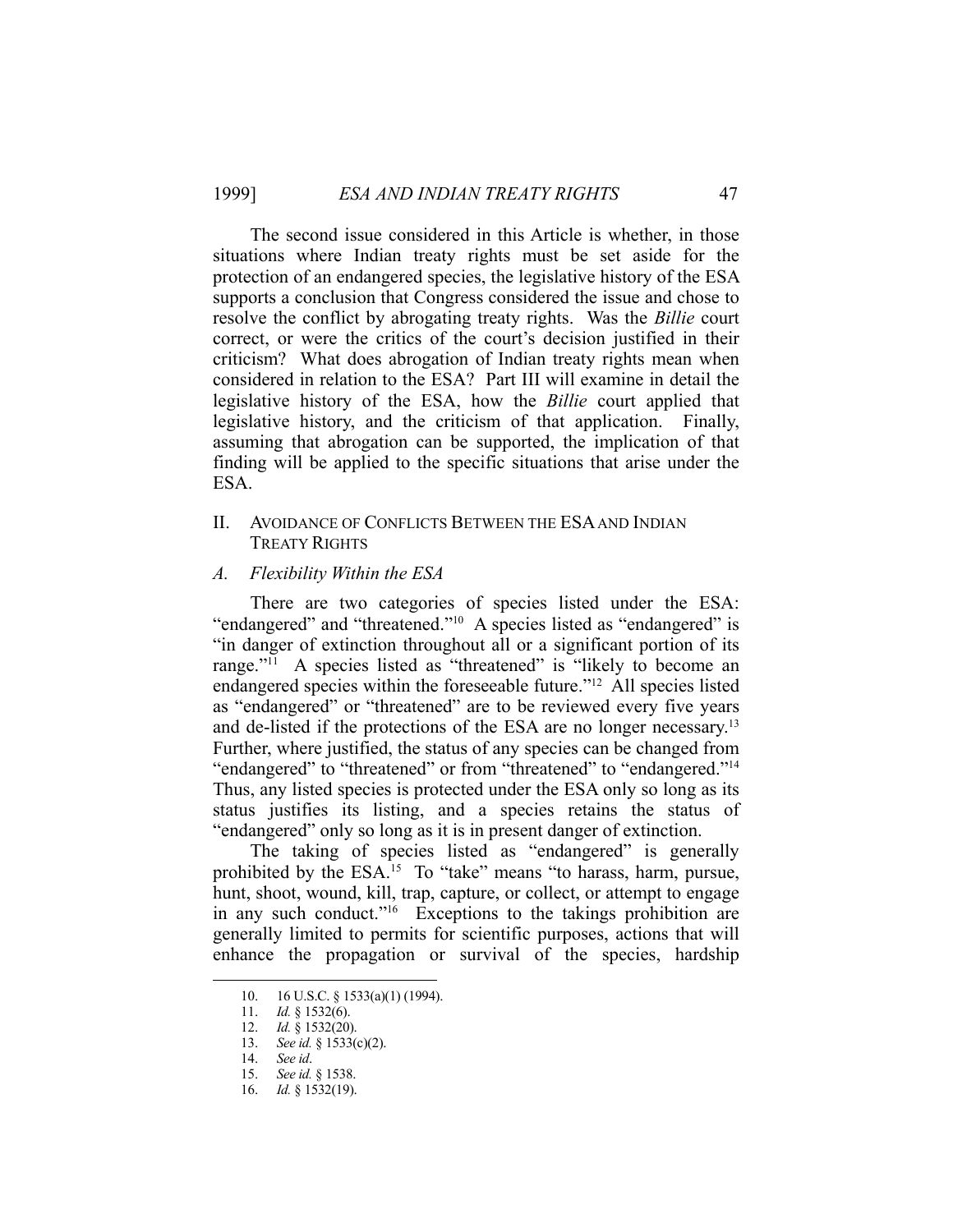exemptions, incidental take, and subsistence purposes for Alaskan natives.17 Detailed procedures for obtaining a permit to take an endangered species are contained in the Code of Federal Regulations.18 Given the precarious status of the species involved, these procedures set a high standard for permit issuance.19 A survey of the United States Fish and Wildlife Service (FWS) and the National Marine Fisheries Service (NMFS), revealed that no permits have been issued authorizing the taking of an endangered species for Indian religious or ceremonial purposes.<sup>20</sup> It seems unlikely that a request for such a taking could be justified within the exceptions to the takings prohibition.

 The prohibition against takings does not directly apply to species listed as "threatened."21 Instead, the ESA requires the issuance of regulations as "necessary and advisable to provide for the conservation of [threatened] species."<sup>22</sup> The federal government has, by regulation, applied the prohibition against the taking of endangered species to threatened species, $23$  provided exceptions from the rigid requirements necessary to protect endangered species by allowing for the issuance of permits for special purposes consistent with the  $ESA<sub>24</sub>$ and provided for the development of "special rules" for the management of specific threatened species.<sup>25</sup> These special rules can allow for more liberal regulations, including possible harvest, as long as the harvest is conducted within the framework of a reasonable conservation plan.26

 The Apache trout is an excellent example of how the special rules for threatened species can be applied to include species harvest in a management plan. Native to the White Mountains of Arizona, the Apache trout is primarily found on the White Mountain Apache Indian Reservation.<sup>27</sup> The Apache trout was placed on the endangered

 <sup>17.</sup> *See id.* § 1539. An "incidental take" is a taking "incidental to, and not the purpose of, the carrying out of an otherwise lawful activity." *Id.* § 1539(a)(1)(B).

 <sup>18.</sup> *See* 50 C.F.R. §§ 17.22-.23 (1999).

 <sup>19.</sup> *See id.*

 <sup>20.</sup> *See supra* note 9.

 <sup>21.</sup> *See* 16 U.S.C. § 1538 (1994).

 <sup>22.</sup> *Id.* § 1533(d).

 <sup>23.</sup> *See* 50 C.F.R. § 17.31(a) (1999).

 <sup>24.</sup> *See id.* § 17.32. Such "special purposes" include scientific purposes, hardship, and incidental takes. *See id.* 

 <sup>25.</sup> *See id.* § 17.31(c).

 <sup>26.</sup> *See* Sierra Club v. Clark, 755 F.2d 608, 612-13 (8th Cir. 1985).

 <sup>27.</sup> *See* Conrad A. Fjetland, Native Trout in a Native Land 3 (1994) (unpublished manuscript, on file with author).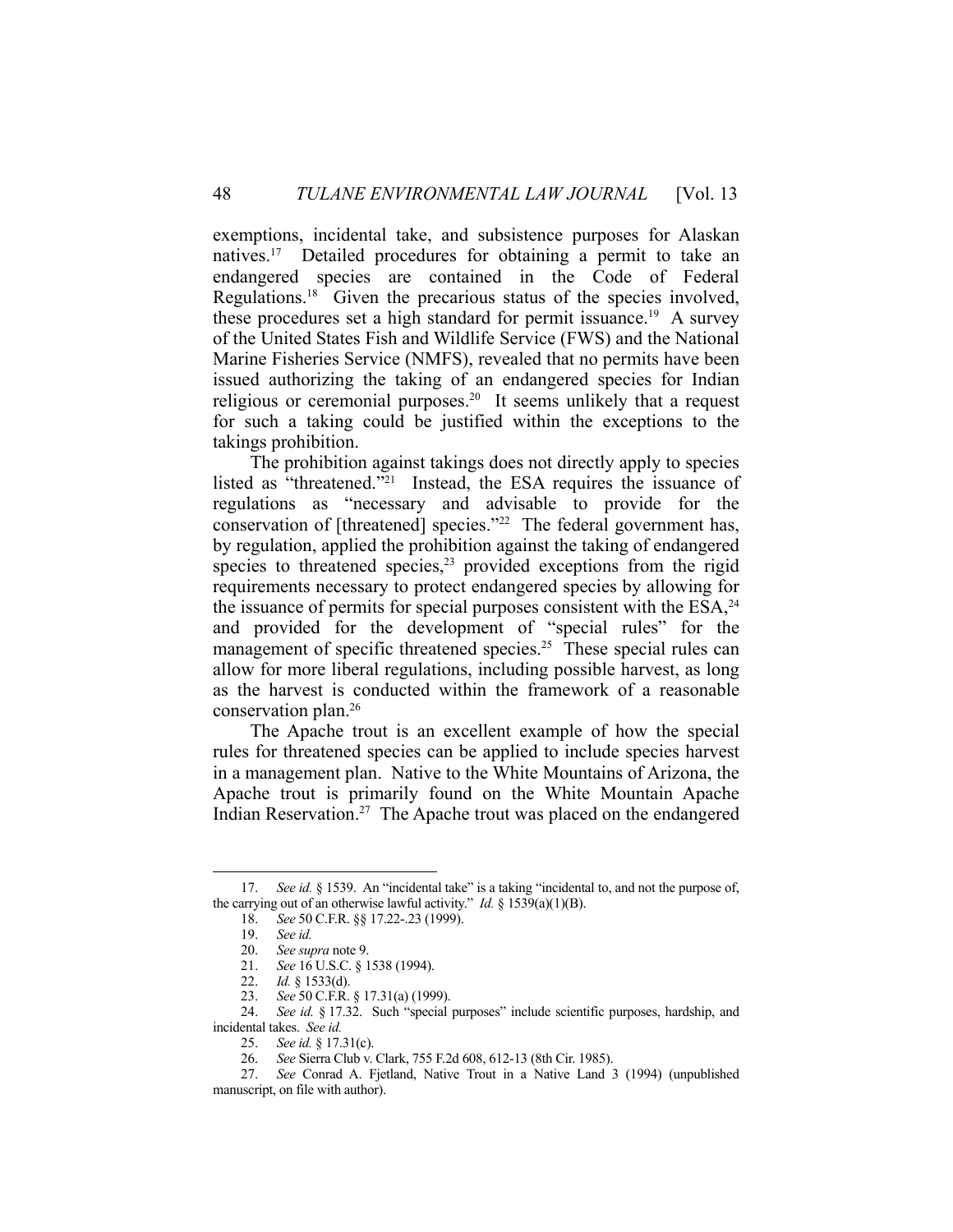species list when the ESA was passed in 1973.<sup>28</sup> In 1975, the Apache trout was reclassified from "endangered" to "threatened."29 The justification for the reclassification was the development of a hatchery program by the state of Arizona and the resultant stocking of hatchery fish in waters that the Apache trout formerly inhabited.<sup>30</sup> The state program, unfortunately, had poor success and was soon discontinued.31 However, by the late 1970s, the population of Apache trout on the reservation had improved enough to allow a limited fishing program.<sup>32</sup> Federal hatcheries on the reservation developed a successful propagation program beginning in 1983.<sup>33</sup> By the late 1980s, management of the species included the stocking hundreds of thousands of fish annually, and fishing for the species expanded to many streams on the reservation.<sup>34</sup>

 The White Mountain Apaches have promoted the recreational fishing for Apache trout on the reservation as a fishing experience found nowhere else in the world. $35$  In turn, the economic benefits realized by the tribe have resulted in an accelerated program to fully restore the Apache trout to its former range.<sup>36</sup> Thus, proper use of the flexible provisions of the ESA for a threatened species not only allowed for the harvest of the Apache trout, it also contributed to the trout's recovery. The Apache trout is now near full recovery and stands as an outstanding example of the management of a species under the ESA in a manner consistent with the nation's trust responsibility to Native Americans.37

## *B. Regulation of Treaty Rights for Conservation Purposes*

 The Supreme Court addressed the limits of treaty rights in a series of decisions regarding the harvest of steelhead trout by the

 <sup>28.</sup> *See* Endangered Native Wildlife, 39 Fed. Reg. 1157, 1175 (1974). The Apache trout (then known as the Arizona trout) was originally listed under the Endangered Species Conservation Act of 1969, 16 U.S.C. §§ 668aa to cc-6, *repealed by* Pub. L. No. 93-205, § 14, 87 Stat. 903, 903 (1973). A provision in the ESA of 1973, which would have transferred all species previously listed into the initial list under the new statute, was later repealed. *See* 16 U.S.C. § 1533(c)(3), *repealed by* Pub. L. No. 97-304 §2(a)(3)(B), 96 Stat. 1411, 1411-16 (1982).

 <sup>29.</sup> *See* "Threatened" Status for Three Species of Trout, 40 Fed. Reg. 29,863, 29,863 (1975).

 <sup>30.</sup> *See id.*

 <sup>31.</sup> *See* Fjetland, *supra* note 27, at 5.

 <sup>32.</sup> *See id.*

 <sup>33.</sup> *See id.* at 5-7.

 <sup>34.</sup> *See id.* 

 <sup>35.</sup> *See id.* at 10.

 <sup>36.</sup> *See id.* at 7.

 <sup>37.</sup> *See id.*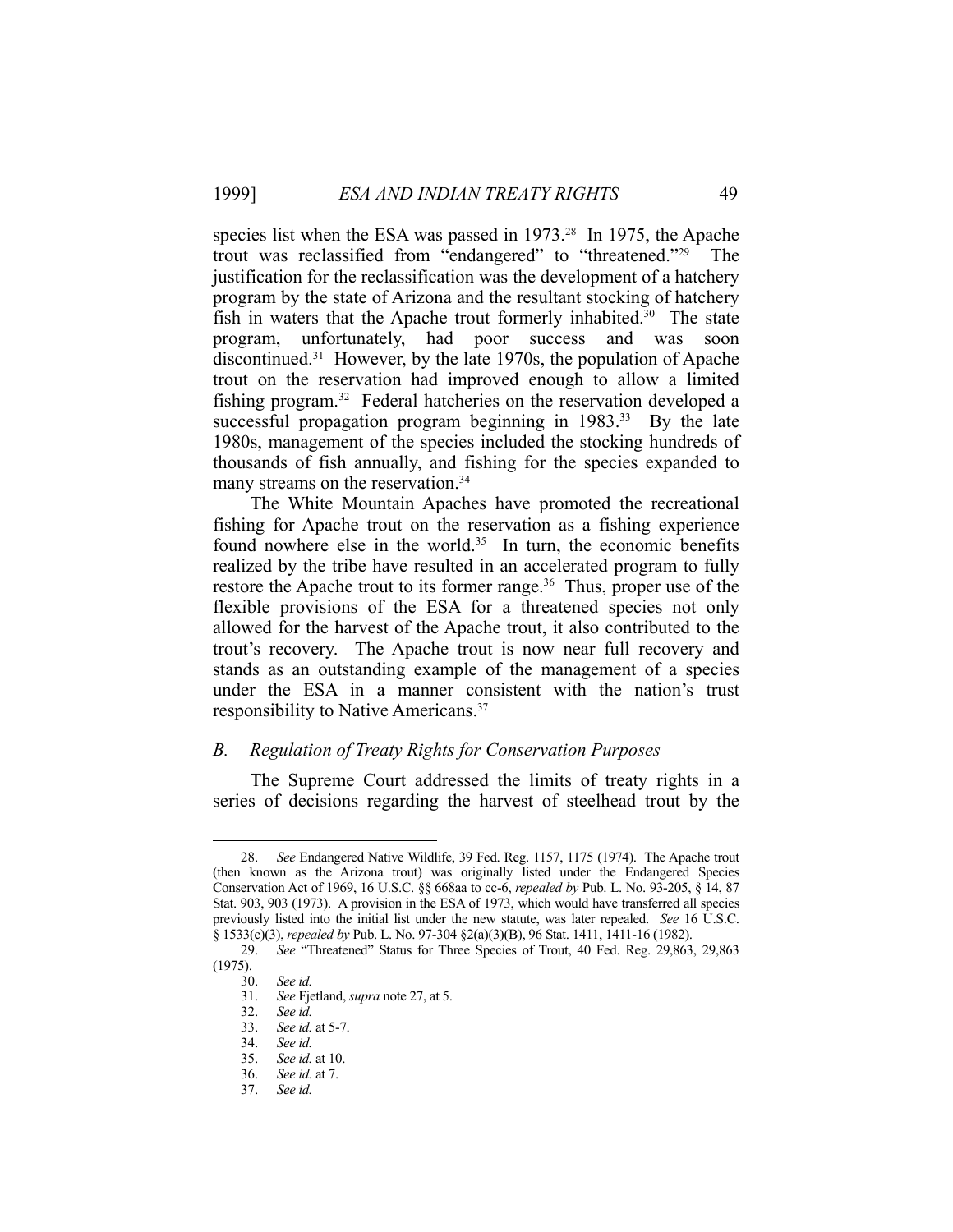Puyallup Indian tribe.<sup>38</sup> The treaty right at issue was established in the Treaty of Medicine Creek, which provided that "'[t]he right of taking fish, at all usual and accustomed grounds and stations, is further secured to said Indians, in common with all citizens of the Territory ...."<sup>39</sup> The Supreme Court held that, although the Treaty of Medicine Creek gave the Indians a right to fish off their reservation, treaty fishing rights can be regulated in the interest of conservation as long as the regulations do not discriminate against Indians.<sup>40</sup> Further, Indian treaty rights can be restricted by the need for conservation.<sup>41</sup> In deciding these cases, the Court observed that the existence of a treaty did not allow the Indians the right to pursue a species to extinction.<sup>42</sup> Concerning the extent of Puyallup rights on their reservation, the Court noted that any attempt to protect the rights of Indians and non-Indians alike would be completely frustrated if the Puyallup Tribe was allowed to exercise exclusive jurisdiction over a resource that travels between the lands of the two parties.<sup>43</sup> Thus, the Puyallup Tribe did not have an exclusive right to take steelhead trout that passed through the reservation.<sup>44</sup>

 Limitations on treaty rights to hunt and fish have been recognized in other contexts as well.45 For instance, in *United States v. Eberhardt*, the Department of the Interior (the DOI or the Department) decided to regulate commercial fishing by Indians on the Hoopa Valley Reservation in order to protect anadromous fish runs on the Klamath River.<sup>46</sup> The DOI agreed that the Indians had "federally reserved commercial fishing rights based on the statutes authorizing creation of the reservation."47 Nevertheless, the DOI, in response to

 <sup>38.</sup> *See* Puyallup Tribe v. Department of Game, 391 U.S. 392, 398-99 (1968) [hereinafter *Puyallup I*]; Department of Game v. Puyallup Tribe, 414 U.S. 44, 49 (1973) [hereinafter *Puyallup II*]; Puyallup Tribe v. Department of Game, 433 U.S. 165, 173-74 (1977) [hereinafter *Puyallup III*].

 <sup>39.</sup> *Puyallup I*, 391 U.S. at 395 (quoting 1854 Treaty of Medicine Creek).

 <sup>40.</sup> *See id.* at 398.

 <sup>41.</sup> *See Puyallup II*, 414 U.S. at 49 (White, J., concurring).

 <sup>42.</sup> *See id.*

 <sup>43.</sup> *See Puyallup III*, 433 U.S. at 176-77.

 <sup>44.</sup> *See id.* at 177.

 <sup>45.</sup> *See* United States v. Oregon, 913 F.2d 576, 584 (9th Cir. 1990) (noting that limitations on harvest for conservation purposes can have a reasonable margin of safety built in); United States v. Sohappy, 770 F.2d 816, 819 (9th Cir. 1985) ("[I]ndian sovereignty is 'necessarily limited' and must not conflict with the overriding sovereignty of the United States."); Northern Arapahoe Tribe v. Hodel, 808 F.2d 741, 749-50 (10th Cir. 1987) (finding that the Secretary of Interior has the right to promulgate hunting regulations on the Wind River Indian Reservation in order to fulfill his trust responsibility).

 <sup>46.</sup> *See* United States v. Eberhardt, 789 F.2d 1354, 1357 (9th Cir. 1986).

 <sup>47.</sup> *Eberhardt*, 789 F.2d at 1357.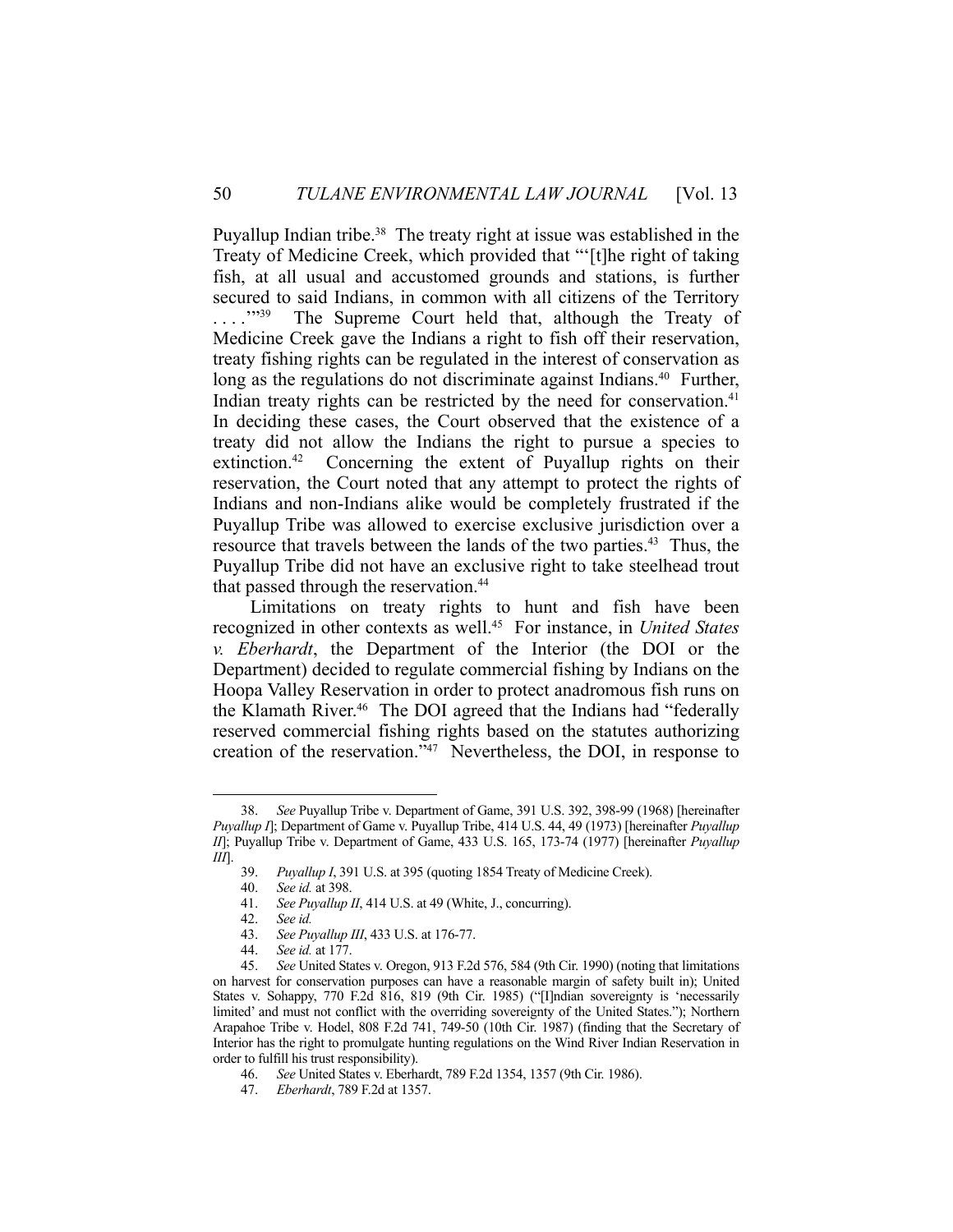declining anadromous fish runs on the river, promulgated regulations that banned commercial fishing and sales of fish by Indians on the reservation, while still allowing fishing for ceremonial and consumptive purposes.48 The *Eberhardt* court held that the DOI had the authority to make regulations within its "responsibilities as trustee to preserve and protect Indian resources."49

## *C. National Trust Responsibility to Maintain Treaty Rights*

 The trust relationship between the United States and Indians must be considered when evaluating whether a statute and Indian treaty rights necessarily conflict. It is undisputed that a general trust relationship exists between the United States and Indians.<sup>50</sup> Treaties are to be construed as Indians would have understood them at the time they were made, but it can hardly be supposed that Indians (or the government, for that matter) could have foreseen the future complexities of wildlife management and preservation.<sup>51</sup> Indeed, circumstances can arise that demand that the government disregard the obligations of a treaty in favor of the interests of the country or the Indians themselves.<sup>52</sup> Thus, conservation statutes apply to Indians where such application is necessary to meet trust responsibilities.<sup>53</sup>

 A fundamental objective of the ESA is to safeguard the nation's heritage in fish, wildlife, and plants for the benefit of all citizens.<sup>54</sup> The prohibitions, as well as the benefits of the ESA apply to all persons subject to the jurisdiction of the United States.<sup>55</sup> The loss of a species of value to an Indian tribe would be a failure of the United States to meet its trust responsibility. Congress recognized this trust

 <sup>48.</sup> *See id.*

 <sup>49.</sup> *See id.* at 1359.

 <sup>50.</sup> *See* United States v. Mitchell, 463 U.S. 206, 225 (1983) (discussing the fiduciary relationship between the United States and Indians).

 <sup>51.</sup> *See, e.g.*, Kennedy v. Becker, 241 U.S. 556, 563 (1916). In *Kennedy*, the Court reasoned that, while separate state and Indian regulatory schemes regarding the harvesting of fish may have once been contemplated, such an approach would no longer work. *See id* at 563. Unless authority to preserve resources was exercised under a common framework, the ability to achieve conservation objectives would be denied, thereby resulting in a failure to carry out the trust responsibility. *See id.*

 <sup>52.</sup> *See* Lone Wolf v. Hitchcock, 187 U.S. 553, 566 (1903).

 <sup>53.</sup> *See, e.g.*, Northern Arapahoe Tribe v. Hodel, 808 F.2d 741, 750 (10th Cir. 1987) (noting that the Secretary of Interior had authority to promulgate hunting regulations pursuant to the DOI's trust responsibility); *Eberhardt*, 789 F.2d at 1359 (determining that fishing regulations were promulgated pursuant to trust responsibility); United States v. Fryberg, 622 F.2d 1010, 1015 (9th Cir. 1980) (noting that the purpose of conservation laws as applied to Indians is "to accommodate the rights of Indians . . . and other people").

 <sup>54.</sup> *See* 16 U.S.C. § 1531(a)(5) (1994).

 <sup>55.</sup> *See id.* § 1538(a)(1).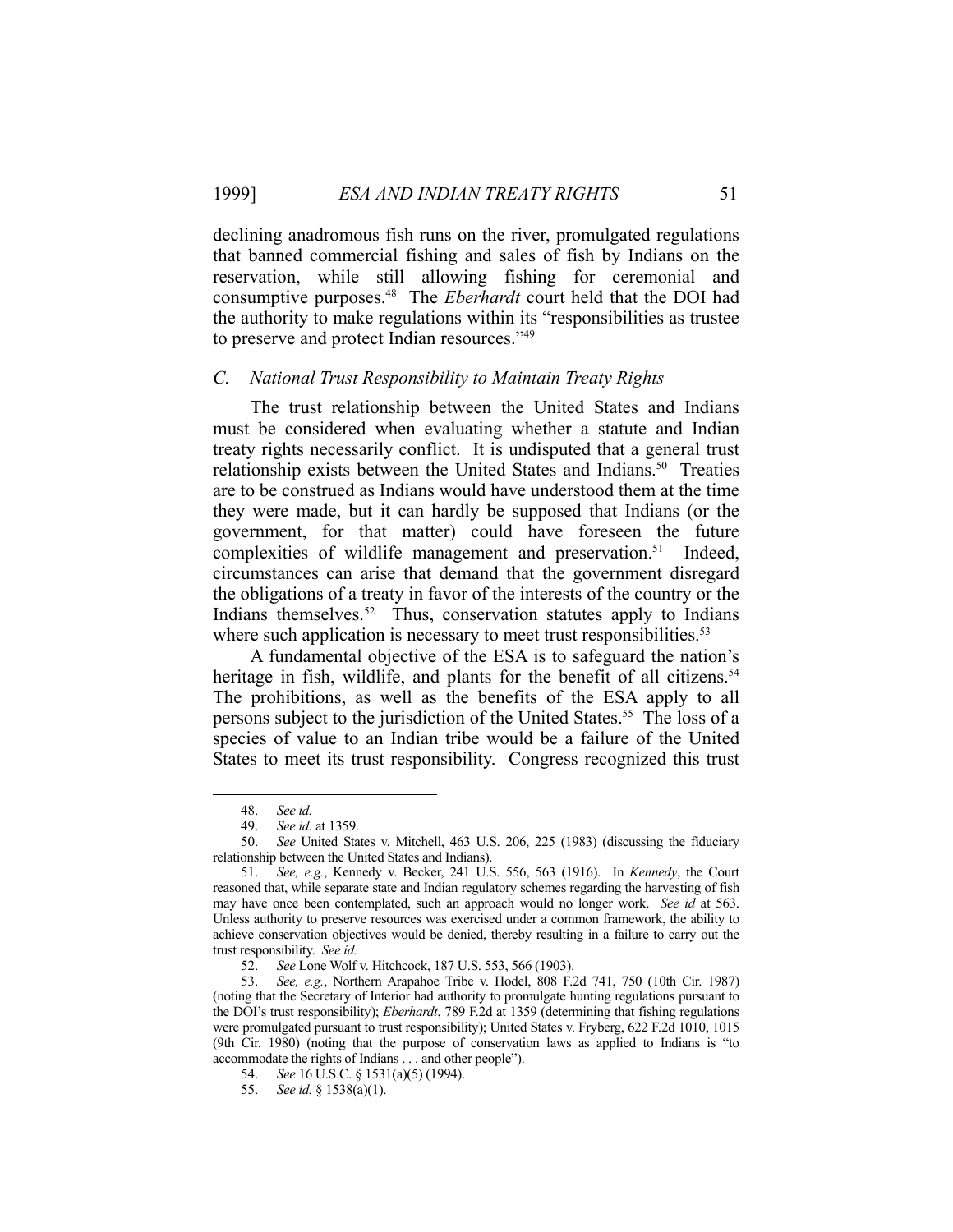responsibility in 1972 when it considered an exemption for Indians by observing that Indians would suffer irreparable harm unless the ESA was applied to them. <sup>56</sup> For example, treaty rights would become moot if a species was to become extinct.<sup>57</sup> On the other hand, the preservation or recovery of a species would protect the subject of the treaty right for future generations.<sup>58</sup> Thus, protection of endangered wildlife resources, including regulation of hunting and fishing treaty rights, is consistent with the broader goal of maintaining the trust responsibility to all Indians.

 The federal government addressed the trust relationship in relation to the ESA in a 1997 Secretarial Order issued by the FWS (the 1997 order).59 The 1997 order acknowledges the trust responsibility and treaty obligations and requires the FWS and NMFS to carry out their responsibilities under the ESA in a manner that will minimize the potential for conflict and confrontation with Indian tribes.<sup>60</sup> Furthermore, the 1997 order requires the FWS and NMFS to use the flexibility of the ESA to the extent practicable to accommodate Indian cultural and religious uses of listed species.<sup>61</sup> Additionally, the FWS and NMFS must encourage tribal governments to develop their own plans for conservation and management of natural resources on tribal lands.<sup>62</sup> In the event that conservation restrictions are deemed necessary to protect a listed species, the FWS and NMFS are instructed to work with the affected tribe on a government-to-government basis in an effort to harmonize the federal trust responsibility, tribal sovereignty, and the statutory requirements of the ESA.<sup>63</sup> A recent survey of the FWS and the NMFS indicated that the 1997 order is being followed in addressing tribal/ESA issues,

 <sup>56.</sup> *See Predatory Mammals and Endangered Species: Hearings on H.R. 13081 Before the Subcomm. on Fish and Wildlife Conservation of the Comm. on Merchant Marine and Fisheries*, 92nd Cong. 144 (1972) [hereinafter *Hearings on H.R. 13081*] (statement of Frank Potter, Jr., Counsel to Committee on Merchant Marine and Fisheries).

 <sup>57.</sup> *See Endangered Species Act, 1985: Hearings on H.R. 1027 Before the Subcomm. on Fisheries and Wildlife Conservation and the Env't of the House Comm. on Merchant Marine and Fisheries*, 99th Cong. 313 (1985) [hereinafter *Hearings on H.R. 1027*] (statement of Marian Horn, Acting Soliciter, DOI).

 <sup>58.</sup> *See id.*

 <sup>59.</sup> *See* U.S. FISH & WILDLIFE SERVICE, SECRETARIAL ORDER NO. 3206, AMERICAN INDIAN TRIBAL RIGHTS, FEDERAL-TRIBAL TRUST RESPONSIBILITIES, AND THE ENDANGERED SPECIES ACT (June 5, 1997).

 <sup>60.</sup> *See id.* at 1.

 <sup>61.</sup> *See id.* at 6.

 <sup>62.</sup> *See id.* at 5.

 <sup>63.</sup> *See id.* at 6.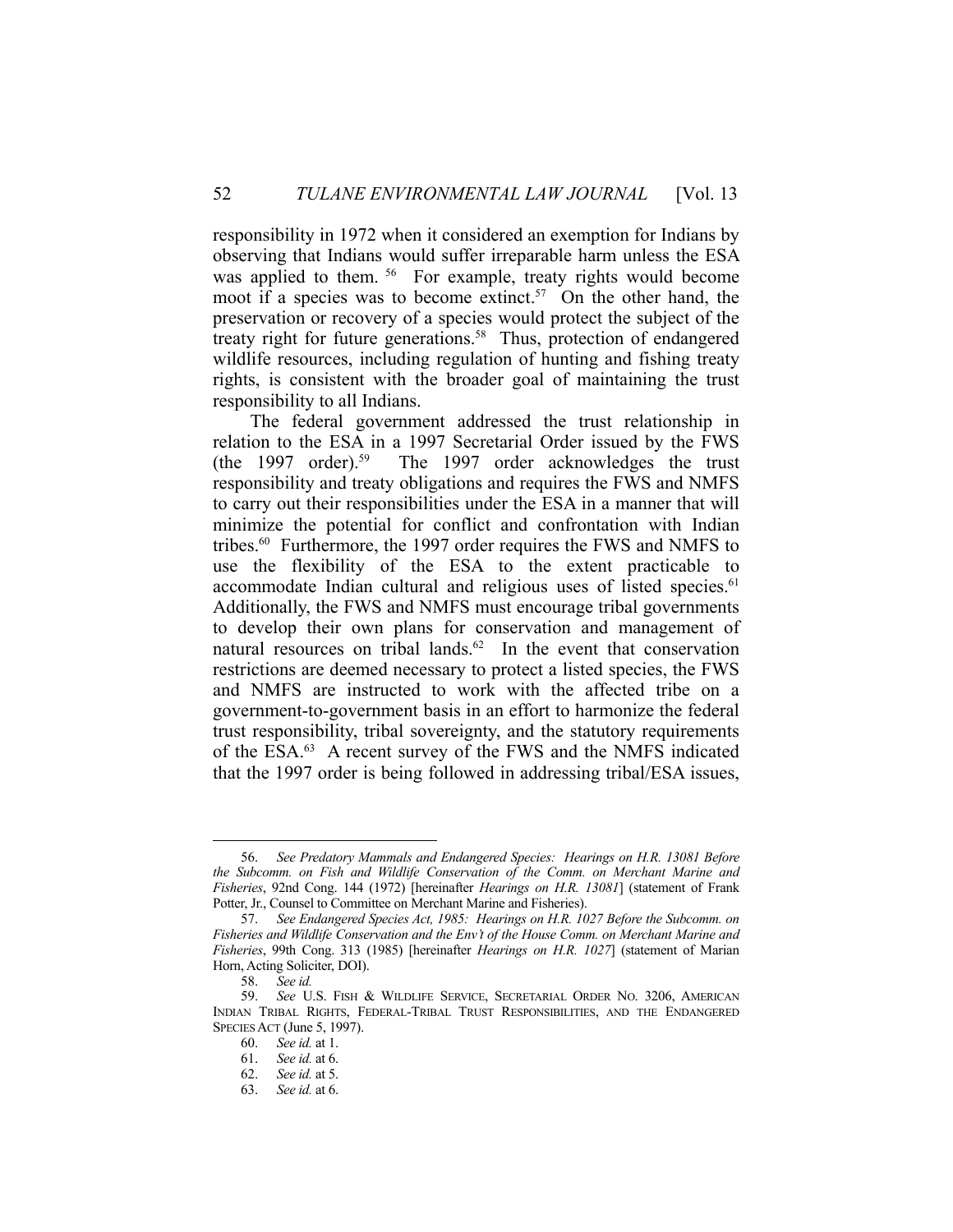thereby likely contributing to the lack of controversies reaching the courts.64

 While use of the regulatory flexibility of the ESA, implementation of reasonable conservation regulations, and sensitivity to the trust responsibility will usually result in avoidance of conflicts between Indian treaty rights and the ESA, the facts of *Billie*  demonstrate that conflict avoidance is not always the case.<sup>65</sup> James Billie, a member and chairman of the Seminole Indian Tribe, killed a Florida panther on the Big Cypress Seminole Indian Reservation in December 1983.<sup>66</sup> The Florida panther is listed as an endangered species under the  $ESA.67$  The killing of the panther was clearly a "take" under the ESA, and the court found no applicable exceptions to the takings prohibition.68 Billie was therefore charged with the taking and subsequent possession of the Florida panther in violation of the ESA.69 In response, Billie moved to dismiss on the ground that the ESA does not abrogate traditional rights to hunt and fish on the reservation.70 Thereupon, the district court was faced squarely with the question of whether the ESA abrogates Indian treaty rights on the reservation when those rights conflict with the purposes of the ESA.<sup>71</sup>

## III. DOES THE ENDANGERED SPECIES ACT ABROGATE INDIAN TREATY RIGHTS?

## *A. The Legislative History*

 In *United States v. Dion*, the Supreme Court indicated a preference for an explicit statement of congressional intent to abrogate treaty rights, but recognized that abrogation can be established where evidence of congressional intent is sufficiently

 <sup>64.</sup> *See supra* note 9.

 <sup>65.</sup> *See* United States v. Billie, 667 F. Supp. 1485 (S.D. Fla. 1987).

 <sup>66.</sup> *See id.* at 1487.

 <sup>67.</sup> *See id.* at 1488. The Florida panther has been listed as an endangered species since 1967. *See id*.

 <sup>68.</sup> *See id.* at 1497; *see also supra* notes 16-17 and accompanying text.

 <sup>69.</sup> *See Billie*, 667 F. Supp. at 1487.

 <sup>70.</sup> *See id.* The Seminole Indian Reservations were established by executive order in 1911. *See id.* at 1488. Although the executive order does not mention hunting and fishing rights, the court concluded that, when the land was set aside for the Seminole Indians, these rights were established by implication regardless of whether the reservation was established by treaty or executive order. *See id.* at 1488-89.

 <sup>71.</sup> *See id.* at 1487-88. The *Billie* court recognized that the Supreme Court in *United States v. Dion*, 476 U.S. 734 (1986), reversed the Eighth Circuit's decision on other grounds and thereby left unresolved the question of whether the ESA abrogates Indian treaty rights. *See Billie*, 667 F. Supp. at 1487-88. Therefore, the *Billie* court considered the issue as one of first impression. *See id.*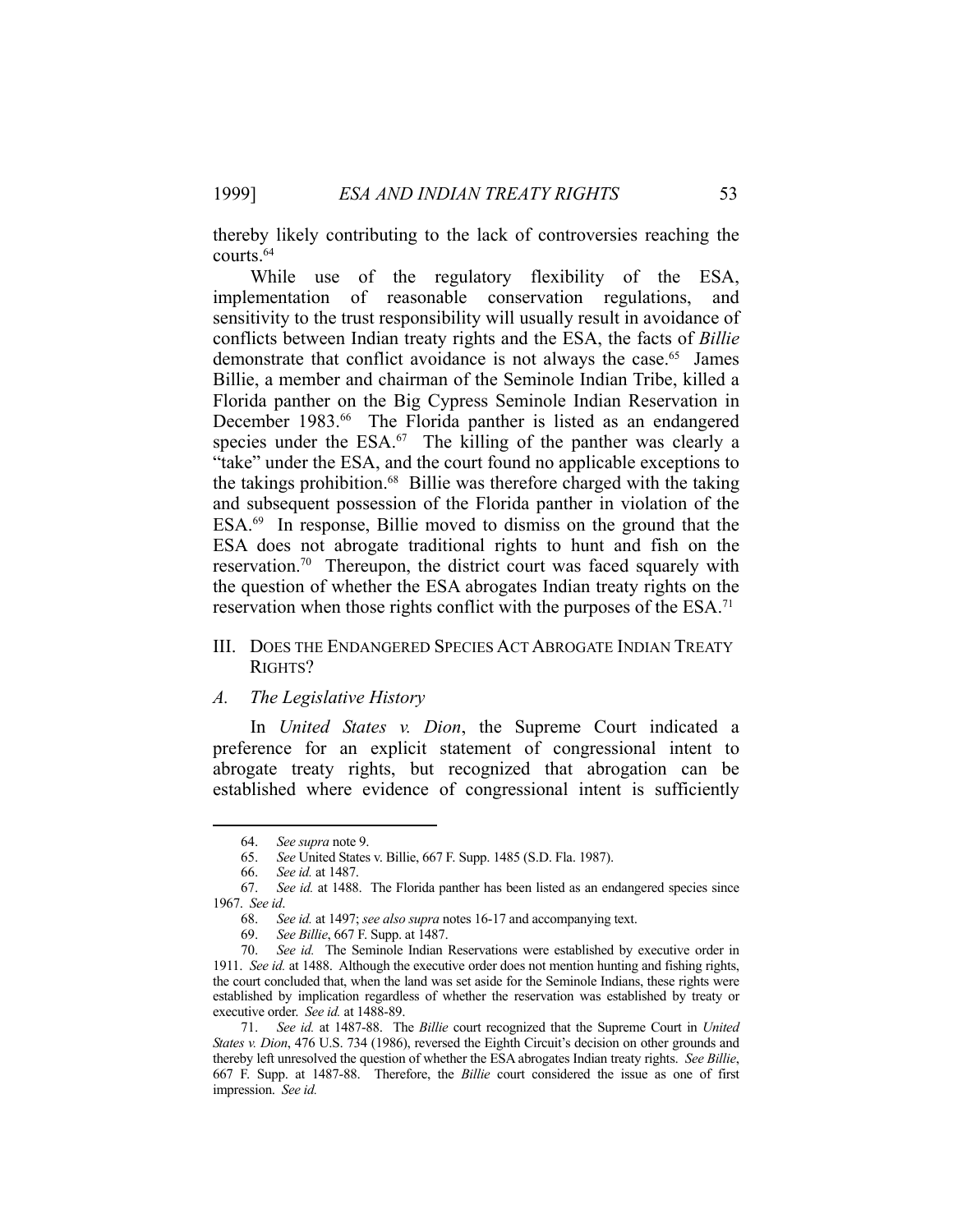compelling.72 In applying its "actual consideration and choice" test to the Bald Eagle Protection Act,73 the *Dion* Court looked at two factors: the plain language of the statute and its legislative history.74 In *Billie*, the United States District Court for the Southern District of Florida used these same two factors in reaching its conclusion that "the [ESA] applies to hunting by Indians on the Seminole reservations."75 As previously noted, this decision has received widespread criticism by commentators.76 This criticism has generally focused on what is viewed as a failure of the *Billie* court to provide sufficient evidence that the legislative history of the ESA satisfies the "actual consideration and choice" test established in *Dion.* Unfortunately, this criticism has relied almost exclusively on the legislative history as presented superficially in *Billie*, with little or no attempt to examine the history itself.<sup>77</sup> The result has been a conclusion that the decision in *Billie* is at best flawed and at worst wrong.<sup>78</sup> Assuming the legislative record as recounted in *Billie* is insufficient to support the court's holding, the necessary conclusion is not that *Billie* was wrongly decided, or that the ESA fails to abrogate Indian treaty rights, as some have suggested.79

 This Part of the Article will take a "fresh look" at the legislative history of the ESA. This examination will include not only those

1

76. *See supra* note 7 and accompanying text.

 <sup>72.</sup> *See Dion*, 476 U.S. at 739.

 <sup>73. 16</sup> U.S.C. §§ 668-668d (1994 & Supp. III 1997)

 <sup>74.</sup> *See Dion*, 476 U.S. at 740-45. In *Dion*, a member of the Yankton Sioux Tribe shot an endangered species, the bald eagle. *See id.* at 735. The bald eagle is protected by the ESA and also by the Bald Eagle Protection Act. *See* 16 U.S.C. § 668 (1994); 50 C.F.R. § 17.11 (1992). The Court first considered the Bald Eagle Protection Act and concluded that it abrogated any Indian treaty right to hunt bald eagles, except as allowed by permit. *See Dion*, 476 U.S. at 745. Having concluded that the treaty right was already barred by the Bald Eagle Protection Act, the Court did not specifically address the question of whether the ESA abrogated Indian treaty rights. *See id.* at 746. Thus, while *Dion* established the standard for determining whether a statute lacking clear abrogation language, such as the ESA, abrogates Indian treaty rights, the Court did not apply this standard to the ESA.

 <sup>75.</sup> *Billie*, 667 F. Supp. at 1491-92.

 <sup>77.</sup> *See, e.g.*, Laurence, *supra* note 7, n.96 (citing to the legislative record once); Miller, *supra* note 7, at 568-71 (lacking direct references to the legislative history); Johnson, *supra* note 7, at 186-88 (containing three references to the legislative history); Morin, *supra* note 7, at 177 (referring once to the limited legislative history cited in *Billie*); Diekemper, *supra* note 7, at 482- 83 (lacking direct references to the legislative history).

 <sup>78.</sup> *See, e.g.*, Laurence, *supra* note 7, at 884 (contending the opinion is "unsatisfactory"); Miller, *supra* note 7, at 571 (contending the holding is "mistaken"); Johnson, *supra* note 7, at 188 (contending that the ESA "fails to satisfy" the test); Morin, *supra* note 7, at 177 (contending that the reasoning in the decision is "flawed"); Diekemper, *supra* note 7, at 482 (contending the *Dion*  test was "misapplied").

 <sup>79.</sup> *See, e.g.*, Johnson, *supra* note 7, at 188 ("[T]he ESA cannot abrogate Indian treaty rights to hunt and fish.").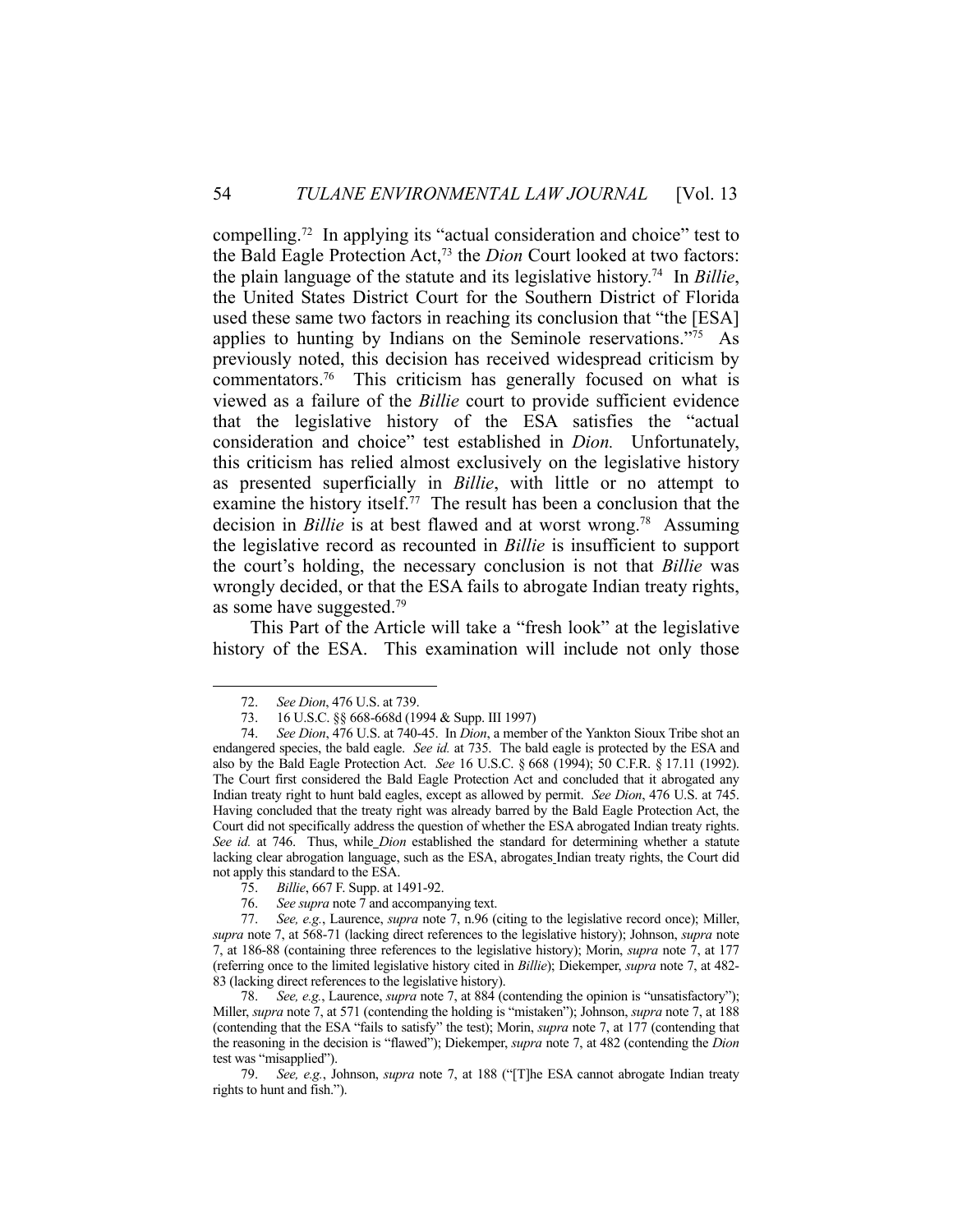portions of the record discussed in *Billie*, and thereafter criticized by commentators as insufficient, but also will include additional material from the legislative record that provides ample support for the *Billie* decision. This record will be analyzed with regard to prevailing standards of statutory interpretation to show that *Billie* was correctly decided and that criticism of the decision is unjustified.

 Among the many endangered species bills considered by the House of Representatives in 1972 was House Bill 13081, the Administration's proposal for endangered species legislation.<sup>80</sup> The proposal contained the following provision: "The [takings] prohibitions contained in this section shall not apply to American Indians, Aleuts, or Eskimos who take endangered species for their own consumption or ritual purposes in accordance with a treaty or pursuant to Executive order or Federal statute."81 In hearings on House Bill 13081, the Subcommittee on Fisheries and Wildlife Conservation (the Subcommittee) questioned the DOI about the extent of treaty rights that might be covered by this provision.<sup>82</sup> The DOI provided the following written response: "Statements made by the Committee indicate its desire to prohibit American Indians from continuing such hunting or fishing, exemplifying a concern for the peril of our endangered species and the presumed inconsistency therewith in permitting American Indians to perhaps extinguish a species in the name of treaty rights."<sup>83</sup>

 The DOI then acknowledged Congress' authority to extinguish treaty rights, but expressed no opinion as to whether Congress should do so.84 The DOI urged, however, that if Congress chose to extinguish treaty rights, "Congress must extinguish these rights expressly."85

 In further discussions during hearings on House Bill 13081, the Subcommittee noted that marine mammal legislation prohibits the taking of any endangered marine mammal and that similar protection is "imperative" if the objectives of the ESA are to be effective.<sup>86</sup> In response, the DOI testified that the Alaskan natives exemption was drafted into the proposed legislation "only to raise the issue with the

 <sup>80.</sup> *See Hearings on H.R. 13081*, *supra* note 56, at 22, 103.

 <sup>81.</sup> *Id.* at 24.

 <sup>82.</sup> *See id.* at 142-44.

 <sup>83.</sup> *Id.* at 144.

 <sup>84.</sup> *See id.* It should be noted that the DOI is responsible for both the Indian trust responsibility and the protection of the nation's fish and wildlife resources. Therefore, the DOI was in a difficult position and chose not to advocate strongly one way or the other. *See id.*

 <sup>85.</sup> *Id.*

 <sup>86.</sup> *Id.* at 145.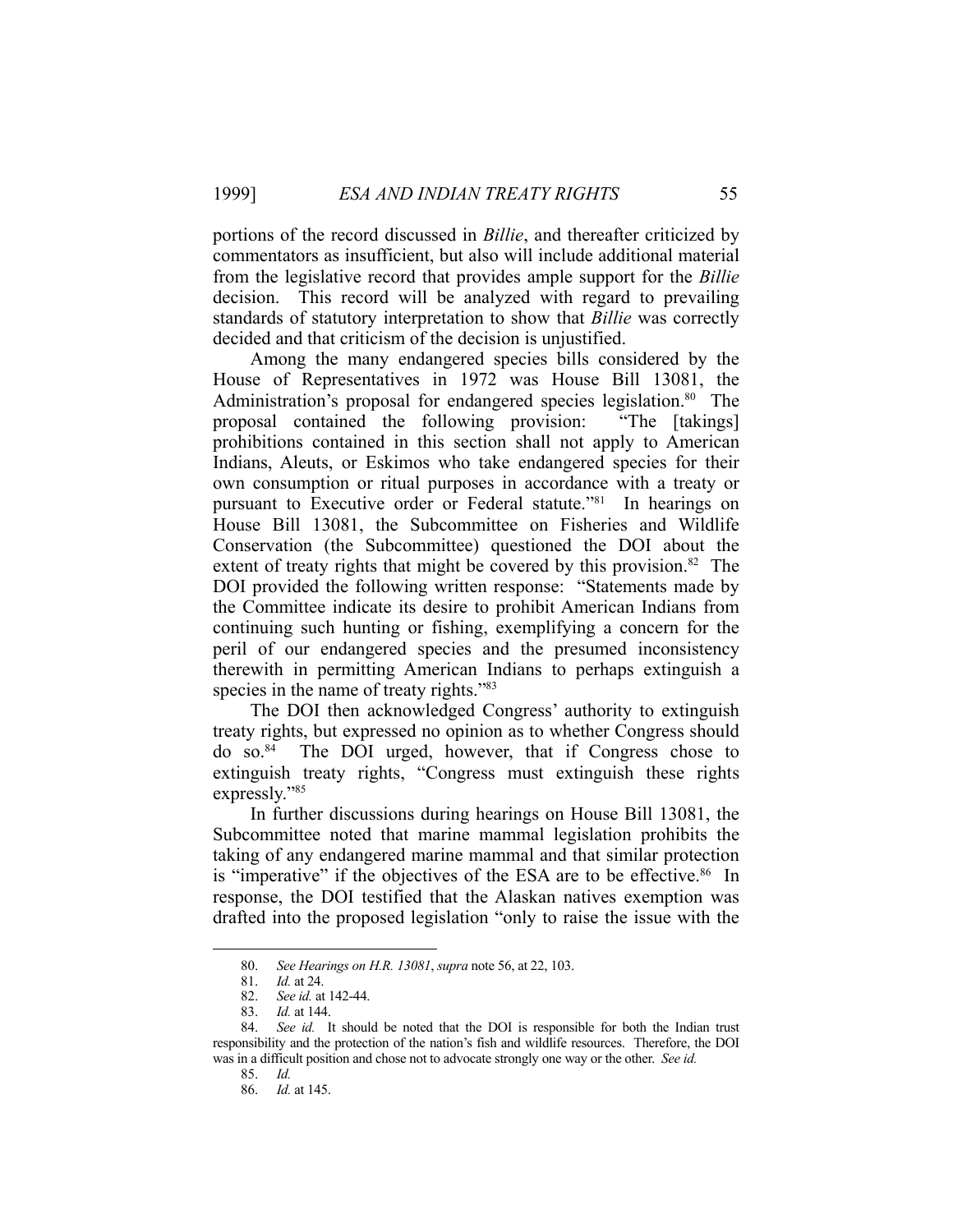full understanding that the committee would want to look at it very closely."87

 The Senate Subcommittee on the Environment held hearings on two bills on endangered species in August 1972: Senate Bill 3199 and Senate Bill 3818.88 Language that would have exempted American Indians from the takings prohibition of the ESA for consumption and ritual use was contained in Senate Bill 3199, but not in Senate Bill 3818.89 The DOI testified that it would support the exemption "when the Secretary determines, in each case, that such taking will not lead to extinction or otherwise irreparably damage population stocks."90 The DOI urged this position because it "has responsibility for the welfare of Indians and Native people."91 The exemption drew considerable criticism from numerous environmental interest groups, which argued that no one should be allowed to kill endangered species.<sup>92</sup> Ultimately, Senate Bill 3818, which lacked an exemption for Indians, was adopted by the Subcommittee and reported favorably by the Senate Committee on Commerce in Senate Report 1136.93

 The *Billie* court summarized these 1972 bills as "contain[ing] broader exemptions encompassing the taking of protected species for Indian religious purposes."94 The court did not mention the Senate Committee on Commerce report. As the court acknowledged, Congress had not yet passed endangered species legislation in 1972.<sup>95</sup> Thus, critics have dismissed this entire examination of the 1972 legislative history as being of little, if any, value in meeting the *Dion*  requirement of "clear evidence" of congressional consideration and choice.96

 <sup>87.</sup> *Id.*

 <sup>88.</sup> *See Endangered Species Conservation Act of 1972: Hearings on S. 3199 and S. 3818 Before the Subcomm. on the Environment of the Senate Comm. on Commerce*, 92nd Cong.  $(1972)$ .<br>89.

See id. at 71 (statement of Nathaniel P. Reed, Assistant Secretary for Fish and Wildlife and Parks).

 <sup>90.</sup> *Id.* 91. *Id.*

 <sup>92.</sup> *See id.* at 203, 222, 240, 251. 93. *See* S.REP. NO. 92-1136 (1972).

 <sup>94.</sup> United States v. Billie, 667 F. Supp. 1485, 1490 (S.D. Fla. 1987).

 <sup>95.</sup> *See id.*

 <sup>96.</sup> *See, e.g.*, Laurence, *supra* note 7, at 881 (contending that "when compared with the *Dion* case, the evidence of Congressional consideration and choice . . . falls well short of the mark"); Miller, *supra* note 7, at 570 (reasoning that "[b]ecause the acts were not passed, such legislative history should have had no bearing on a determination of Congress' intent"); Diekemper, *supra* note 7, at 486 (contending that the "legislative history of unpassed bills reveals very little about the congressional intent").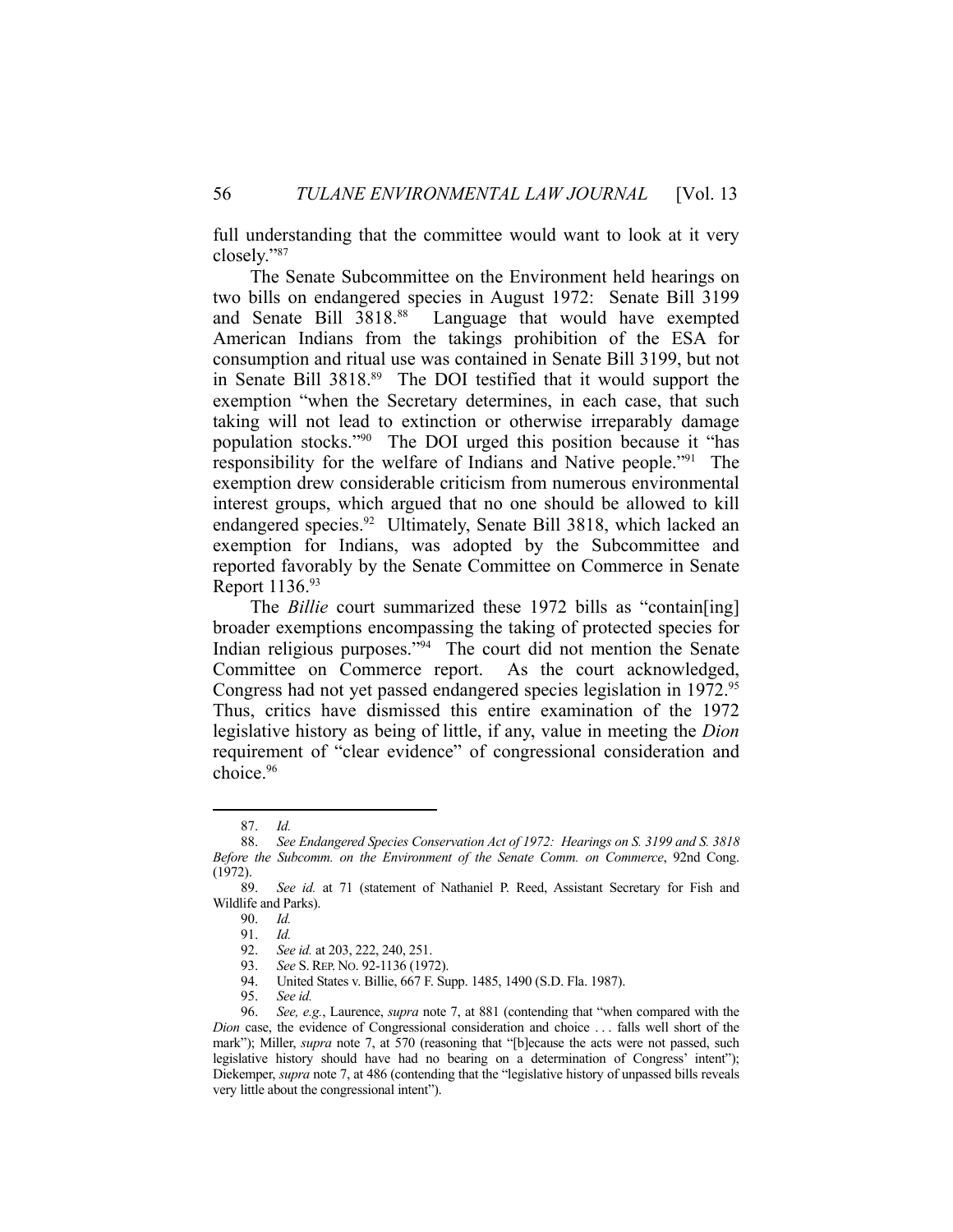Historical information about circumstances that led to the enactment of a statute is an important source of insight into legislative intent.97 Legislative history, however, can be problematic because it often does not reflect the work of the entire legislature.<sup>98</sup> The proper approach is not to avoid the legislative history entirely, but to ensure that it is used carefully.<sup>99</sup>

 A thorough analysis of the legislative history of the ESA shows that the 1972 bills contribute much more than the critics contend. The ESA was a complicated piece of legislation, considered late in 1972, an election year. When the Senate Committee on Commerce ordered Senate Report 1136 to be printed in September 1972, Senator Stevens noted:

Answers to many ... questions have not yet been received .... Many [comments] were not incorporated into the bill which was ordered reported. Additional comments have been received since the bill was ordered reported. In short, there has been too little time to develop this important legislation to the point where it is in a form sufficiently finalized to be considered on the Senate floor.<sup>100</sup>

 The House Committee on Merchant Marine and Fisheries also reported that ESA legislation was not given full consideration in 1972 because of a lack of time.<sup>101</sup> Thus, the 1972 bills were not rejected and did not fail; they were simply part of the development of the ESA that carried forward from the ninety-second Congress to the ninetythird Congress.102 As such, they provide valuable insight into the issues that Congress considered during the development of the ESA.

 The administration re-offered its proposed bill, House Bill 13081, early in the 1973 legislative year, introducing it as House Bill 4758.103 Earlier in the 1973 legislative session, Representative Dingell introduced House Bill 37, which was "based on the 1972 hearings."<sup>104</sup> In addition, there was little change in the composition of the committees considering the ESA from 1972 to 1973.105 Thus, the

 <sup>97.</sup> *See* 2 NORMAN J. SINGER, SUTHERLAND STATUTORY CONSTRUCTION § 48.02, at 308 (5th ed. 1992).

 <sup>98.</sup> *See* ABNER J. MIKVA & ERIC LANE,AN INTRODUCTION TO STATUTORY INTERPRETATION AND THE LEGISLATIVE PROCESS 23 (1997).

 <sup>99.</sup> *See id.* at 33.

 <sup>100.</sup> S.REP. NO. 92-1136, at 17 (1972).

 <sup>101.</sup> *See* H.R.REP. NO. 93-412, at 3 (1973).

 <sup>102.</sup> *See id.*

 <sup>103.</sup> *See id.*

 <sup>104.</sup> *See id.* None of the commentators critical of the use of the 1972 bills by the *Billie*  court noted this fact. *See* sources cited *supra* note 77.

 <sup>105.</sup> Representative Dingell remained as Chairman of the House Subcommittee on Fisheries and Wildlife Conservation and the Environment from 1972 to 1973, and 13 of the 22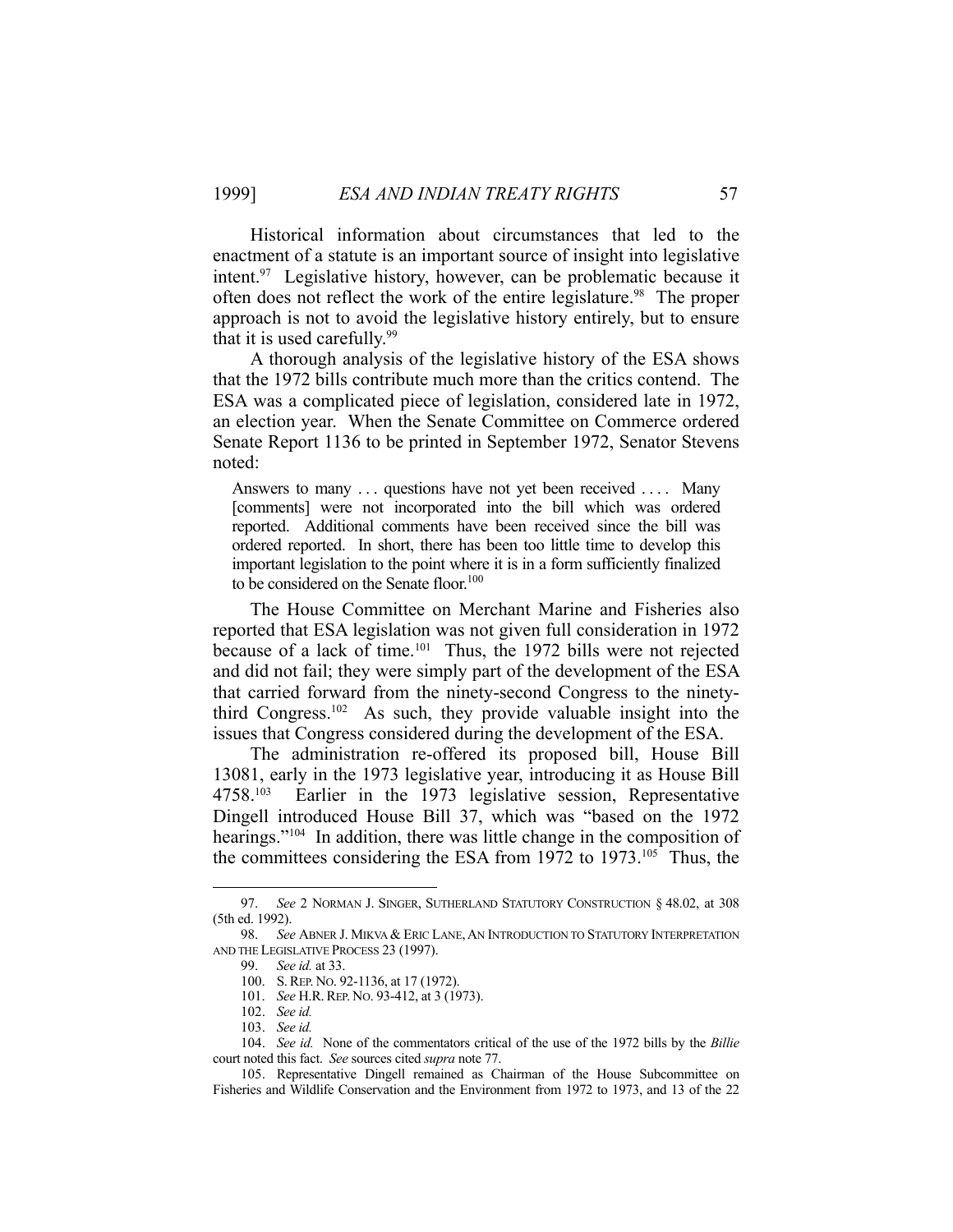1973 bills were closely linked to the discussions that took place in the 1972 hearings.

 Additional House committee hearings were held in March 1973<sup>106</sup> and House Bill 37 was reported out of committee in July.<sup>107</sup> Several points in the House report are relevant. Concern was expressed about the pace of species extinction.<sup>108</sup> The Committee viewed its decision as a choice between exercising or ignoring its responsibilities to the nation.109 The prohibitions of the bill were spelled out "in the broadest possible terms" by extending House Bill 37 to "any person or entity" subject to the jurisdiction of the United States.<sup>110</sup> Exemptions were limited under the theory that species in danger of extinction must be given the maximum possible protection.<sup>111</sup> There was no exemption for Indian tribes included in the House bill.112 Therefore, when the history of House Bill 37 is analyzed correctly, including its links to the 1972 hearings, the evidence overwhelmingly indicates that the Subcommittee started with a bill that contained a specific exemption for Indian tribes, considered the implications of that exemption in relation to the need to provide the maximum protection possible to endangered species, and chose to withhold the exemption.

 The Senate version of endangered species legislation considered in 1973 was Senate Bill 1983.<sup>113</sup> The bill noted that certain exemptions may be made for scientific purposes, species propagation, and alleviation of undue economic hardship.<sup>114</sup> The Senate bill contained a more extensive exemption for Alaskan natives, subject to the discretion of the Secretary, for subsistence purposes and handicrafts than House Bill 37.<sup>115</sup> Like House Bill 37, Senate Bill 1983 did not mention an exemption for Indian tribes.<sup>116</sup> Thus, when analyzed against the entire record, including the linkages to the 1972

members of the Subcommittee in 1973 were on the Subcommittee in 1972. In the Senate, Senator Hart remained as the Chairman of the Subcommittee on the Environment from 1972 to 1973, and seven of the nine members of the Subcommittee in 1973 were on the subcommittee in 1972.

 <sup>106.</sup> *See* H.R.REP. NO. 93-412, at 3 (1973).

 <sup>107.</sup> *See id.* at 1.

 <sup>108.</sup> *See id.* at 4.

 <sup>109.</sup> *See id.*

 <sup>110.</sup> *Id.* at 10, 15.

 <sup>111.</sup> *See id.* at 17.

 <sup>112.</sup> *See id.* at 16-17.

 <sup>113.</sup> *See* S.REP. NO. 93-307, at 1 (1973).

 <sup>114.</sup> *See id.* at 10.

 <sup>115.</sup> *See id.* at 10; *see also* H.R. CONF. REP. NO. 93-740, at 14-16 (1973).

 <sup>116.</sup> *See* S.REP. NO. 93-307, at 10.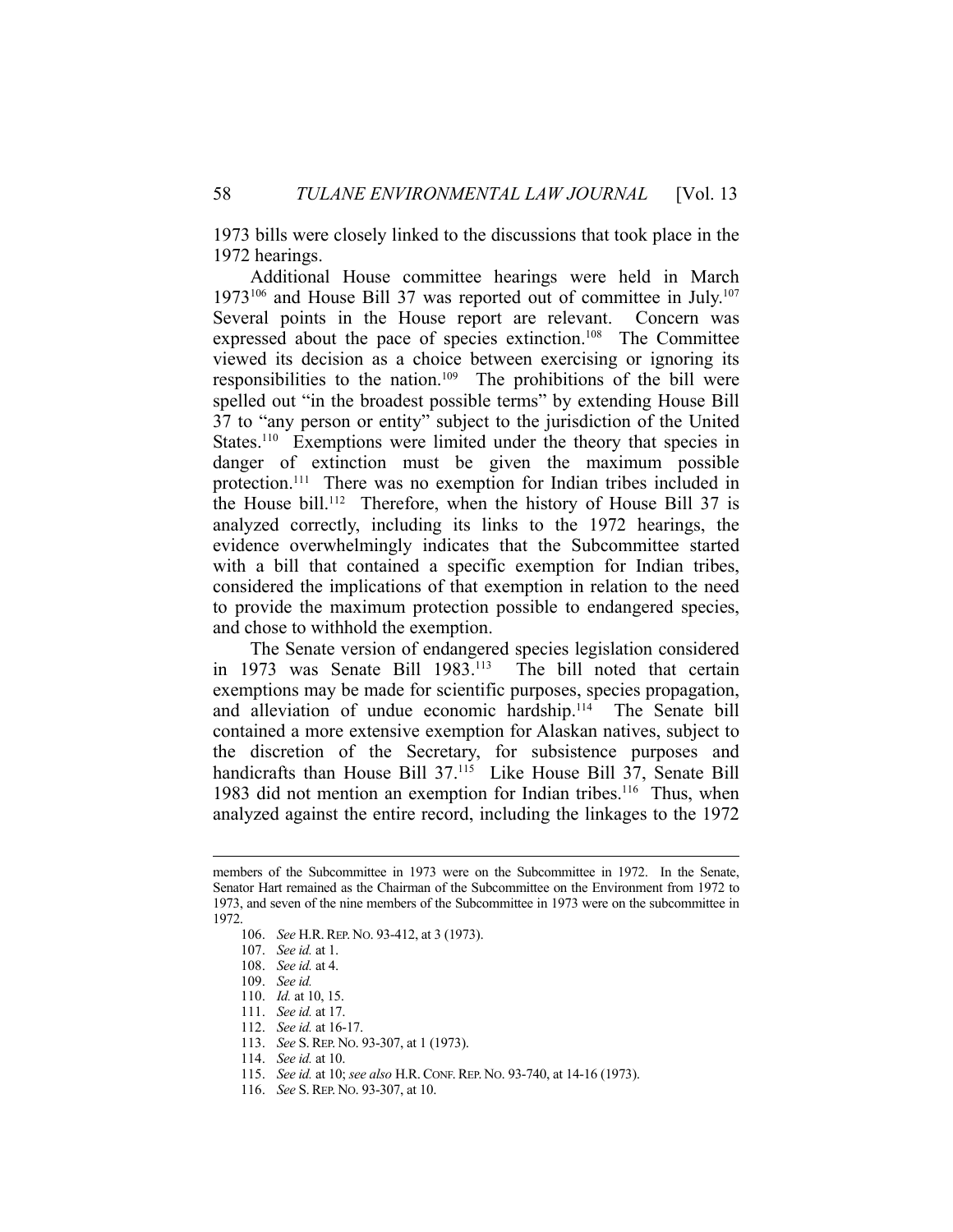legislative history, Senate Bill 1983 clearly indicates the Senate, much like the House, started with a provision to exempt Indians from the process, considered that exemption, and chose to withhold it from the final bill in favor of a more limited exemption for Alaskan natives.

 In the fall of 1973, a conference committee considered the two bills, specifically the extent of the prohibitions proposed by the House and Senate.117 The conferees adopted the Senate's limited Alaskan native exemption, as well as the exceptions for scientific, species propagation, or hardship purposes without making reference to a broader exemption for Indian tribes.<sup>118</sup> In fact, there is no indication in the conference report that the conferees considered whether Indians should be excluded from the prohibitions of the ESA.119 The conference bill passed both houses and was signed into law as the Endangered Species Act of 1973.120

 The *Billie* court considered the Alaskan native exemption and concluded "that Congress must have known that the limited Alaskan native exemption would be interpreted to show congressional intent not to exempt other Indians."<sup>121</sup> The court referenced the evidence from the 1972 bills in its analysis, but did not identify any of the specific links between the 1972 bills and the legislation that passed in 1973.122 The *Billie* court also referred to the ESA's broad definition of "person" as including Indians and as evidence of Congress' intent to abrogate Indian treaty rights.123 Thus, the *Billie* court concluded that the *Dion* test had been met and that the ESA applied to Indians hunting on Seminole reservations.<sup>124</sup>

 The DOI correctly recommended that Congress explicitly abrogate Indian treaty rights if it chose to abrogate them at all.<sup>125</sup> However, in view of the legislative history and the plain language of the ESA, it can hardly be said that Congress failed to consider the conflict between endangered species and Indian treaty rights. Both Houses started with proposed legislation that specifically exempted Indian tribes and treaty rights from the prohibitions of the ESA. Both Houses considered the effects of such exemptions on the protection of endangered species. Both Houses ultimately adopted provisions that

 <sup>117.</sup> *See* H.R.CONF.REP. NO. 93-740, at 1.

 <sup>118.</sup> *See id.* at 1, 14-16.

 <sup>119.</sup> *See id.* at 14-16.

 <sup>120.</sup> Pub. L. No. 93-205, 87 Stat. 884.

 <sup>121.</sup> United States v. Billie, 667 F. Supp. 1485, 1491 (S.D. Fla. 1987).

 <sup>122.</sup> *See id.* at 1490-91.

 <sup>123.</sup> *See id.* at 1491-92.

 <sup>124.</sup> *See id*.

 <sup>125.</sup> *See supra* note 85 and accompanying text.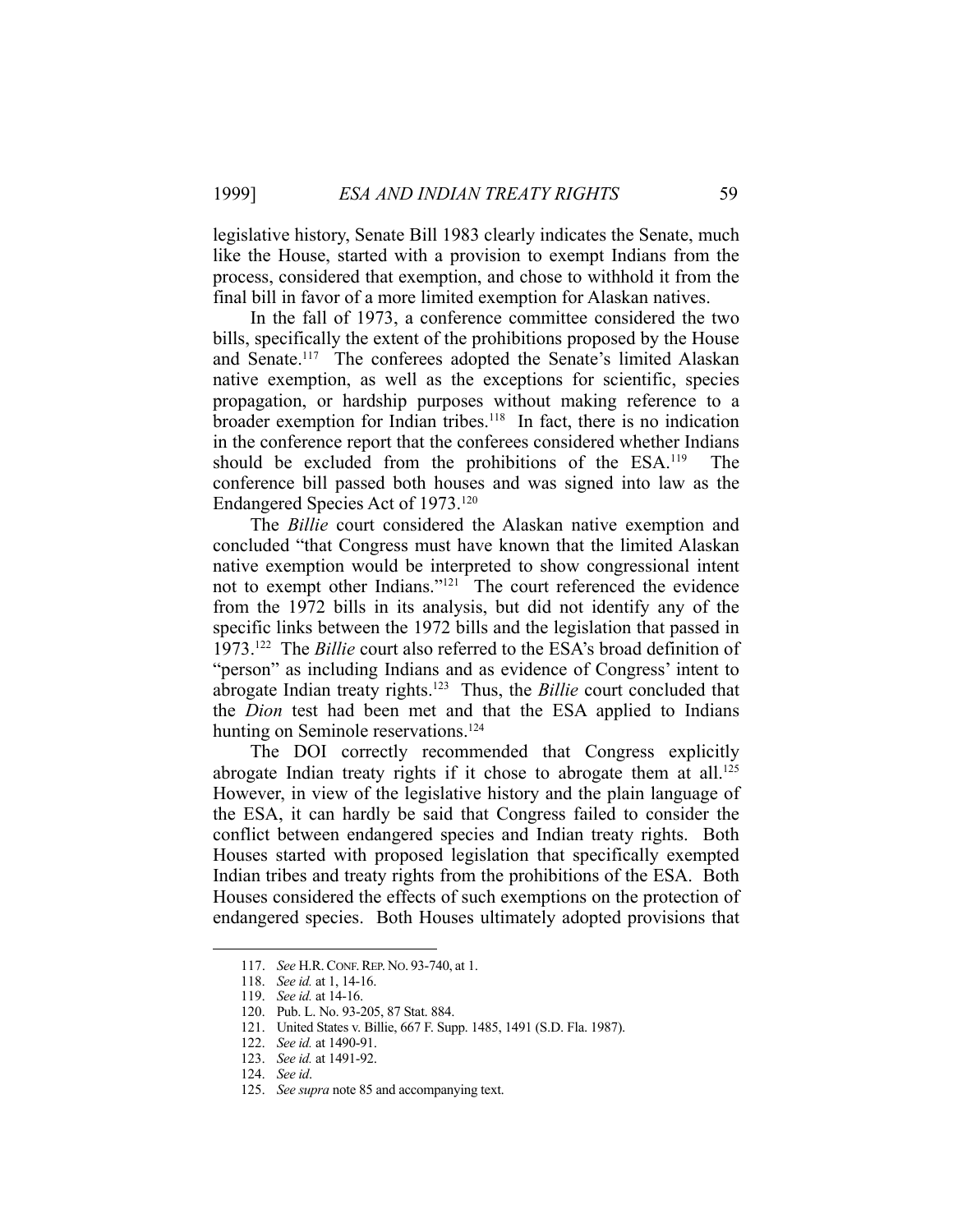eliminated all such exemptions, except those for subsistence purposes in Alaska. The evidence is conclusive that Congress considered Indian treaty rights and chose to abrogate those rights in passing the ESA. Thus, while the *Billie* court did not consider the entirety of the legislative record, the court correctly held that the ESA abrogates Indian rights.<sup>126</sup>

 There is additional evidence of Congress' intent regarding Indian treaty rights and the ESA following passage of the ESA in 1973. On June 11, 1985, the House Subcommittee on Fisheries and Wildlife Conservation and the Environment (the Subcommittee) held hearings on endangered species and Native American religious practices.<sup>127</sup> These hearings were held in response to the Eighth Circuit's decision in *Dion*, wherein the court held that if the Native American defendants possessed treaty rights to hunt endangered species on their reservation, their rights were not abrogated by the ESA.128 Whereas the Supreme Court would later apply the "actual consideration and choice" test on review, the Eighth Circuit applied an "express reference test" to the question of whether the ESA abrogated Indian treaty rights.129 Using this standard, the circuit court concluded that Congress did not abrogate treaty rights in the ESA.<sup>130</sup> In his opening statement at the Subcommittee hearing, Representative Breaux, Chairman of the Subcommittee, expressed his concern about the Eighth Circuit's opinion and the conflicting decisions of other circuits.131 He stated that the goal of the hearings was to find a "fair solution" balancing the "conservation needs of . . . endangered species with the requirements of the American Indians for the practice of their religion."<sup>132</sup>

 Additionally, the DOI, in testimony before the Subcommittee, noted its disagreement with the Eight Circuit's decision in *Dion* and discussed the Department's attempt to balance, albeit delicately, its trust responsibility with the protection of endangered species:

 <sup>126.</sup> Interestingly, only two commentators have previously reached the same conclusion, and they presented it in a jointly authored article written several years before the Supreme Court's holding in *Dion*. *See* George Cameron Coggins & William Modrcin, *Native American Indians and Federal Wildlife Law*, 31 STAN. L. REV. 375, 404-05 (1979) ("[T]he combination of the specific Alaska exemption and the considered failure to enact an exemption for other Indians virtually requires the conclusion that Congress intended the Act to cover Indian activities.").

 <sup>127.</sup> *See Hearings on H.R. 1027*, *supra* note 57, at 311.

 <sup>128.</sup> United States v. Dion, 752 F.2d 1261 (8th Cir. 1985); *Hearings on H.R. 1027*, *supra* note 57, at 311-12.

 <sup>129.</sup> *See Dion*, 752 F.2d at 1265-66.

 <sup>130.</sup> *See id.* at 1269-70.

 <sup>131.</sup> *See Hearings on H.R. 1027*, *supra* note 57, at 312.

 <sup>132.</sup> *Id.*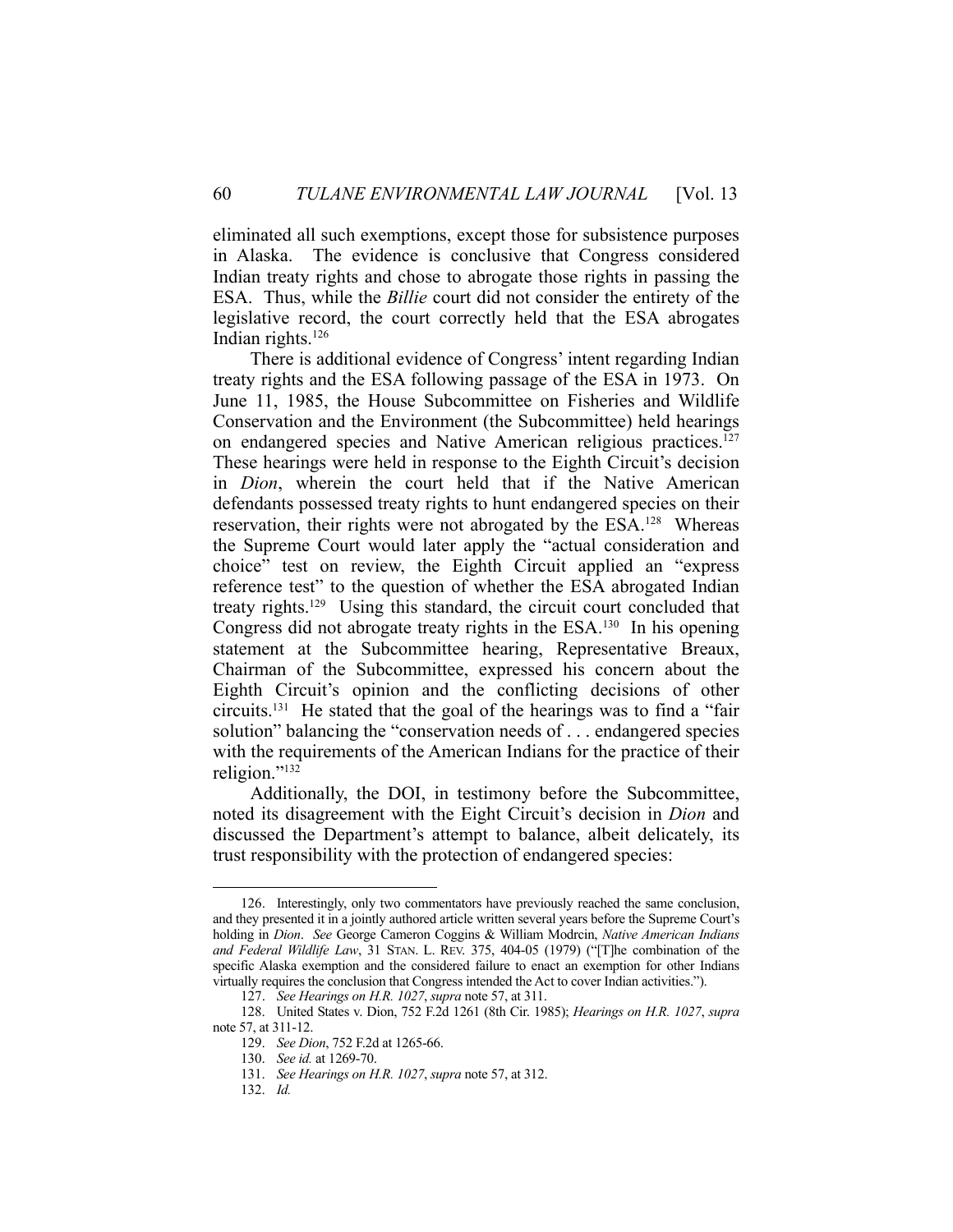. . . .

. . . .

 The Department disagrees with the holding and rationale of the *Dion*  decision. It is the position of this Department that while Congress did apply the prohibitions of the ESA to reserved hunting rights, it never intended that application to be an abrogation of those treaty hunting rights.

 Instead, the ESA represents an effort to regulate . . . the exercise of those rights . . . .

 [T]he Department takes the position that the ESA is a reasonable and necessary nondiscriminatory conservation measure that applies to the exercise of reserved hunting rights by all Native Americans.

... Our general preference is that the [ESA] be reauthorized without amendment . . . .

 Nevertheless, should Congress choose to do so, the Department would have no objection to an amendment to the definition of "person" . . . to provide expressly that [Native Americans] are covered by . . . the ESA.

 Such amendment would clarify and reaffirm the application of the provisions of the ESA to Native Americans without abrogating valid treaty rights. $133$ 

From this rather long and convoluted testimony it appears that the DOI wanted it both ways. The Department wanted Indian tribes to be subject to the ESA, including its prohibitions, yet it did not want Congress to state expressly that the ESA abrogated valid treaty rights. The DOI went on to state that if the ESA were amended, provisions should be included for a limited "take" for "bona fide religious purposes."134

 Representative Breaux had a more definitive view of the status of Indian treaty rights where a conflict with endangered species occurred:

The law of this country is that it is illegal to take an endangered species, period. That is a declaration of the Congress of the United States, that if a species is found, by biological evidence, that it is in such a delicate situation that it is threatened with the danger of becoming extinct, any taking of that species is illegal. That has already been determined.<sup>135</sup>

Breaux stated, however, that he would be willing to consider amending the ESA to allow a "take" for religious purposes, as long as the "take" was restricted through a permitting system.136

 At the time of the Subcommittee hearings, the Supreme Court was deciding whether it would review the Eighth Circuit's decision in

 <sup>133.</sup> *Id.* at 313-14.

 <sup>134.</sup> *Id.* at 315.

 <sup>135.</sup> *Id.* at 413.

 <sup>136.</sup> *See id.* at 431.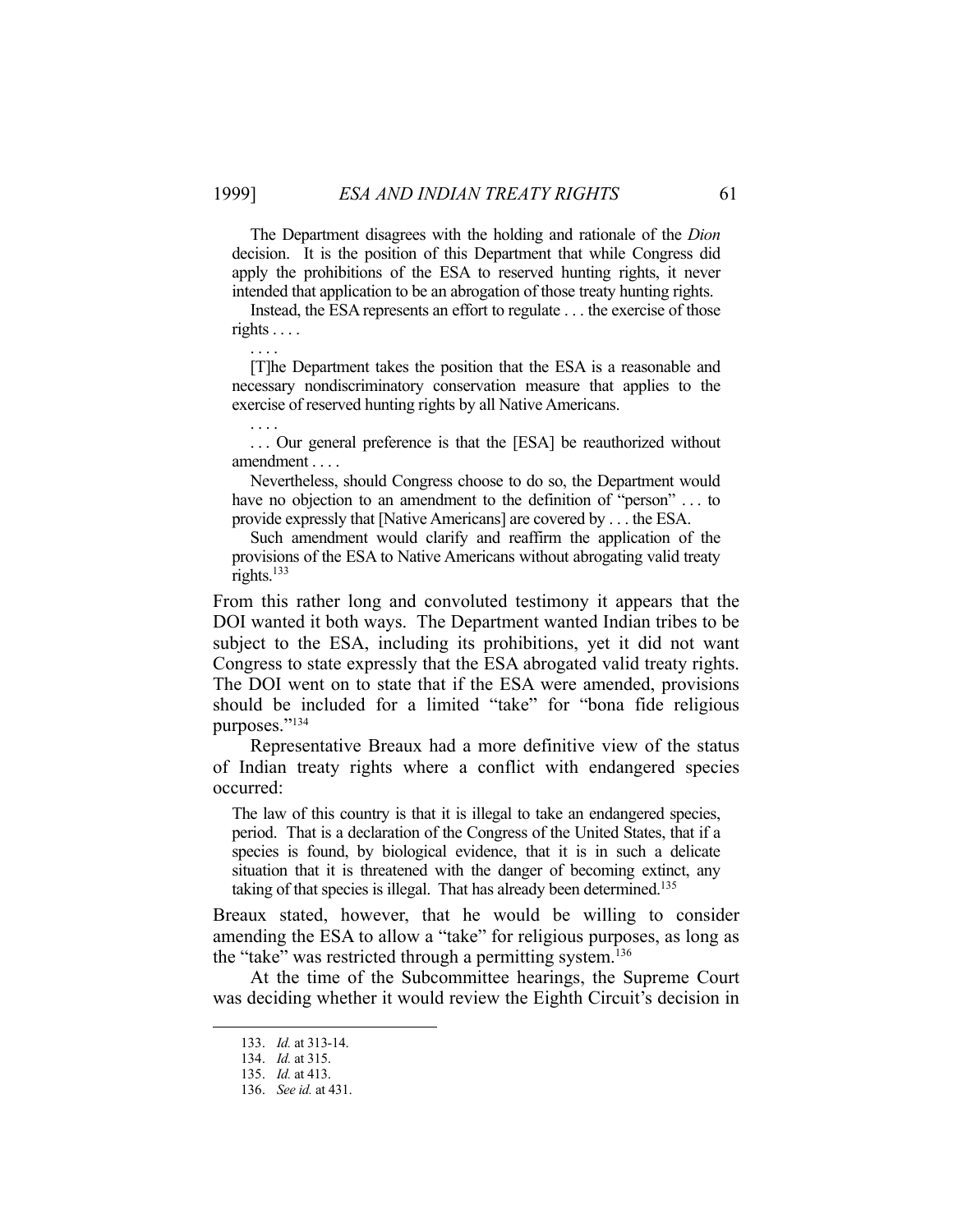*Dion*. 137 Breaux adjourned the Subcommittee until after the Court reached its decision to grant *certiorari*. 138 Ultimately, of course, the Supreme Court reversed the Eighth Circuit, albeit on other grounds.<sup>139</sup> There is no record that Congress considered the subject of the ESA and Indian religious practices further in 1985.

 Only one of the commentators critical of the *Billie* decision discussed the events of 1985, citing the fact that no amendment was passed as evidence that Congress did not intend to abrogate Indian treaty rights.140 This view completely ignores the circumstances surrounding the Subcommittee 1985 hearings and the statements of Representative Breaux during those hearings. $141$  A proper analysis shows that Breaux was of the opinion that the ESA had abrogated all treaty rights that conflicted with the prescribed protection of endangered species. Breaux was concerned about the Eighth Circuit's *Dion* opinion to the contrary and was prepared to amend the ESA if necessary to correct a misinterpretation by the courts.<sup>142</sup> However, he postponed further consideration of any needed changes to the ESA to see what action the Supreme Court would take.<sup>143</sup> It is logical to conclude that Representative Breaux was satisfied that the position on the ESA and Indian treaty rights was clear following the Supreme Court's reversal of the Eighth Circuit's decision in *Dion*. Although the Court's application of the "actual consideration and choice" test was limited to the Bald Eagle Protection Act, and not extended to the ESA,144 the Court did reject the "express reference test" used by the Eighth Circuit.<sup>145</sup> Congress had already considered the implications of the ESA in relation to Indian treaty rights and chose to abrogate those rights.146 The Court established that this "consideration and choice" process was sufficient to establish that treaty rights had, in fact, been abrogated. Hence, the logical inference is that Congress considered further action to be unnecessary.

 <sup>137.</sup> *See id.* at 432.

 <sup>138.</sup> *See id.*

 <sup>139.</sup> *See* United States v. Dion, 476 U.S. 734 (1986).

 <sup>140.</sup> *See* Johnson, *supra* note 7, at 188 ("Congress' failure to act on [the 1985] amendment leads to the conclusion that Congress did not intend the ESA to abrogate Indian treaty rights."). The *Billie* decision did not refer to these hearings either. *See* United States v. Billie, 667 F. Supp. 1485 (S.D. Fla. 1987).

 <sup>141.</sup> *See supra* note 135 and accompanying text.

 <sup>142.</sup> *See supra* note 136 and accompanying text.

 <sup>143.</sup> *See supra* notes 137-138 and accompanying text.

 <sup>144.</sup> *See Dion*, 476 U.S. at 745.

 <sup>145.</sup> *See id*. at 739-40.

 <sup>146.</sup> *Cf.* text accompanying *supra* note 133.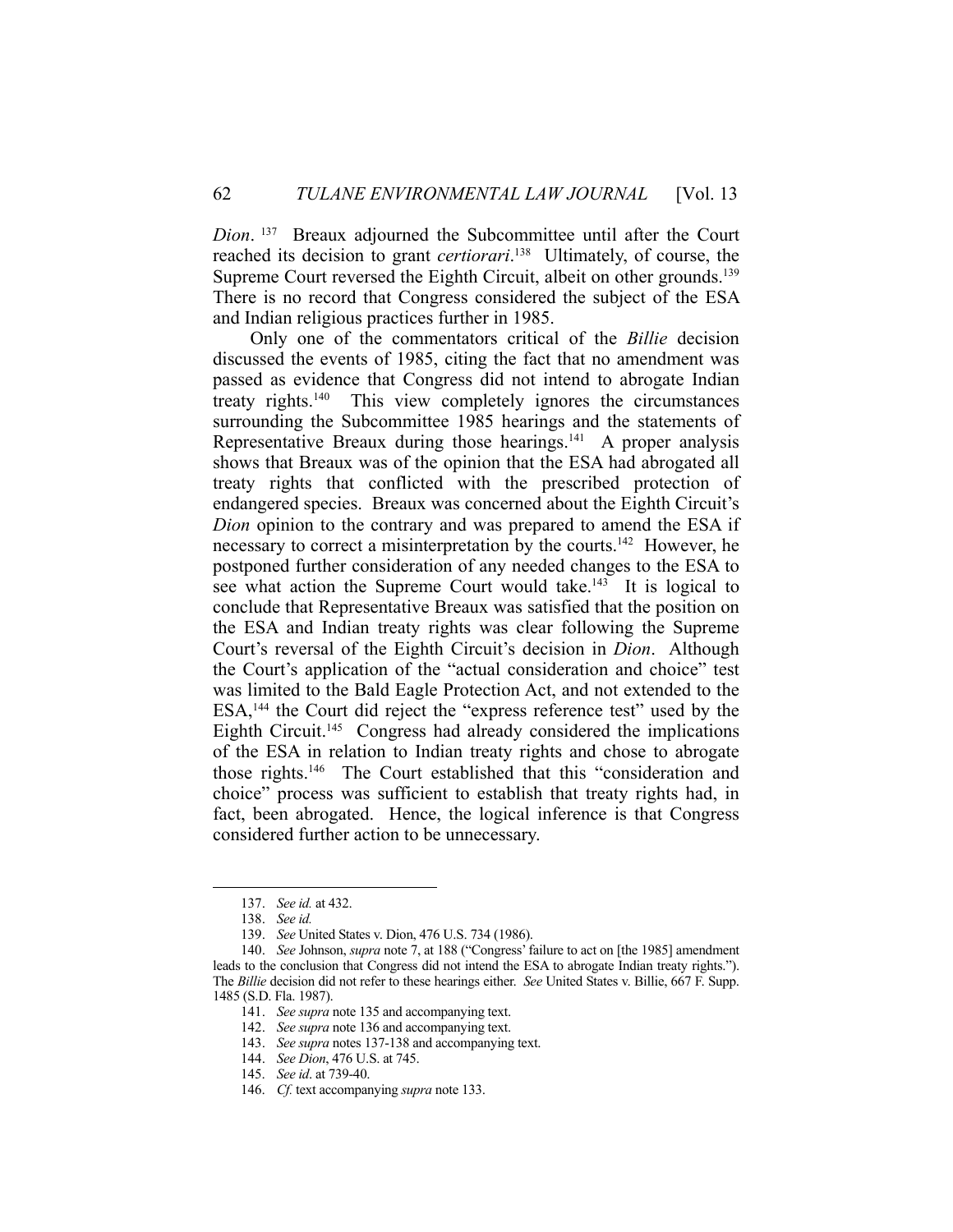Statements by legislation managers, as recorded in committee reports, are considered authoritative sources of legislative intent.<sup>147</sup> The basis of this authority is that these congressmen are the best informed about the legislation and most likely to reflect congressional expectations.<sup>148</sup> Furthermore, legislation that was never passed into law should nonetheless be considered as part of the legislative history, as an indication that the issue addressed by the proposed legislation did not warrant further consideration by Congress.<sup>149</sup> Thus, the hearings in 1985, when properly understood in relation to the legislative history of the ESA, support the conclusion that the ESA abrogates Indian treaty rights and that the decision in *Billie* was correct.

In 1987, Congress considered reauthorization of the ESA.<sup>150</sup> The primary issues considered in the hearings on House Bill 1467 on March 17, 1987, were the use of turtle excluder devices in shrimp nets to protect sea turtles in the Gulf of Mexico and the protection of large predators in the northern Rocky Mountain region.151 However, the International Association of Fish and Wildlife Agencies (IAFWA) expressed its concern that the Supreme Court's decision in *Dion* did not reverse the Eighth Circuit's prior decision with regard to the ESA.<sup>152</sup> The IAFWA was concerned that if a small population of endangered species, other than eagles, occurred on Indian land, survival of the species would be in jeopardy because the Eighth Circuit's holding favored Indian rights over the ESA.<sup>153</sup> When House Bill 1467 was discussed on November 4, 1987, Representative Bosco, questioned whether reserved Native American hunting rights superseded the ESA.<sup>154</sup> Later, when the full Committee on Merchant Marine and Fisheries met on November 19, 1987, to consider House Bill 1467, Representative Bosco "had conducted a further review of recent case law . . . and was persuaded that the courts were accurately interpreting the intent of Congress that the Endangered Species Act

 <sup>147.</sup> *See* WILLIAM N. ESKRIDGE, JR., DYNAMIC STATUTORY INTERPRETATION 220 (1994). Representative Breaux, as chairman of the subcommittee responsible for reauthorization of and amendments to the ESA, was such a manager.

 <sup>148.</sup> *See id.*

 <sup>149.</sup> *See* 2 SINGER, *supra* note 97, § 48.04, at 325.

 <sup>150.</sup> *See Endangered Species Act Reauthorization, 1987: Hearings on H.R. 1467 Before the Subcomm. on Fisheries and Wildlife Conservation and the Environment of the House Comm. on Merchant Marine and Fisheries*, 100th Cong. (1987).

 <sup>151.</sup> *See id*.

 <sup>152.</sup> *See id.* at 60 (statement of Gordon Robertson, Legislative Council, International Association of Fish and Wildlife Agencies).

 <sup>153.</sup> *See id.*

 <sup>154.</sup> *See* H.R.REP. NO. 100-467, at 12 (1987).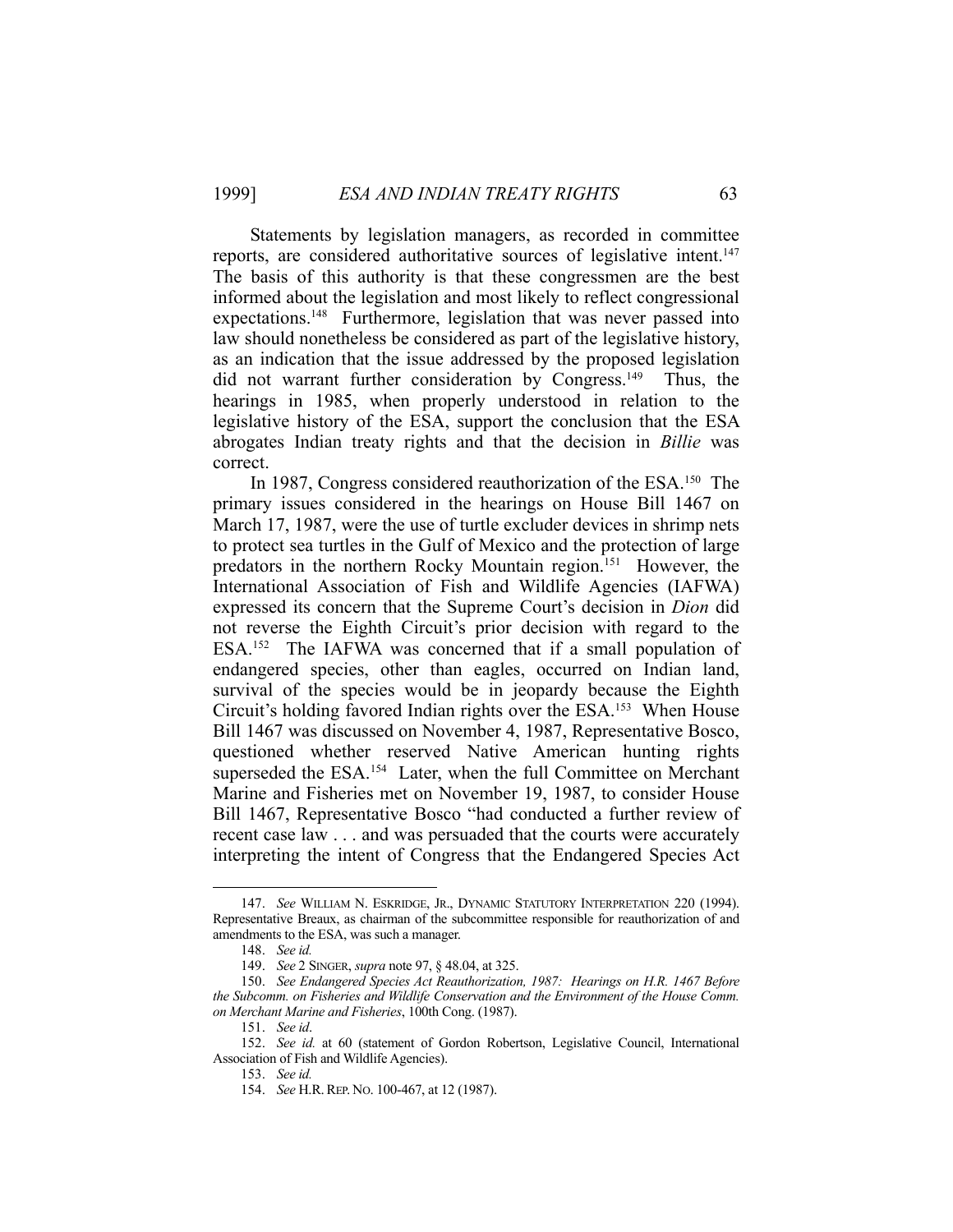apply [to reserved Indian hunting rights]. He therefore saw no need for further clarification of this matter."155 *Billie* was decided on August 24, 1987,<sup>156</sup> between the hearings and the committee action, leading to Representative Bosco's assessment that no further clarification was necessary.157

 During floor debate in the Committee of the Whole House on reauthorization of and amendment to the ESA, Representative Bosco addressed the abrogation issue as follows:

 There are a small number of Native Americans in the country who have claimed, under right of treaty or other rights, that the Endangered Species Act does not apply to them. This has resulted in the taking of bald eagles, black panthers and other species that are strictly prohibited from taking under the act.

 I want to make it clear that Congress has always intended that there are not two classes of Americans, one entitled to take endangered species and another obligated to protect them. The court system, fortunately, has gone along with this.

 . . . I believe without exception, that the Endangered Species Act clearly applies to all Americans. 158

The ESA was reauthorized and amended by the Endangered Species Act Amendments of 1988, which became law on October 7, 1988.159 None of the commentators critical of the *Billie* decision made any reference to congressional consideration of the abrogation issue in 1987.160

 Statements by congressmen during floor discussions and at hearings are less authoritative but still useful in determining legislative intent.161 Federal courts consider statements of committee members as aids in determining legislative intent.<sup>162</sup> Representative Bosco's statements, although standing alone would be insufficient to establish legislative intent, when added to the hearings and report history, indicate that Congress considered the impact of the ESA on Indian treaty rights and chose to abrogate those rights in favor of protecting endangered species.

1

. . . .

 <sup>155.</sup> *Id.*

 <sup>156.</sup> *See* United States v. Billie, 667 F. Supp. 1485, 1485 (S.D. Fla. 1987).

 <sup>157.</sup> *See* H.R.REP. NO. 100-467, at 13 (1987).

 <sup>158. 133</sup> CONG.REC. 35033 (1987).

 <sup>159.</sup> *See* Endangered Species Act Amendments of 1988, Pub. L. No. 100-478, 102 Stat. 2306 (1988).

 <sup>160.</sup> *See supra* sources cited note 7.

 <sup>161.</sup> *See* ESKRIDGE, *supra* note 147, at 220.

 <sup>162.</sup> *See* 2 SINGER, *supra* note 97, § 48.10, at 343.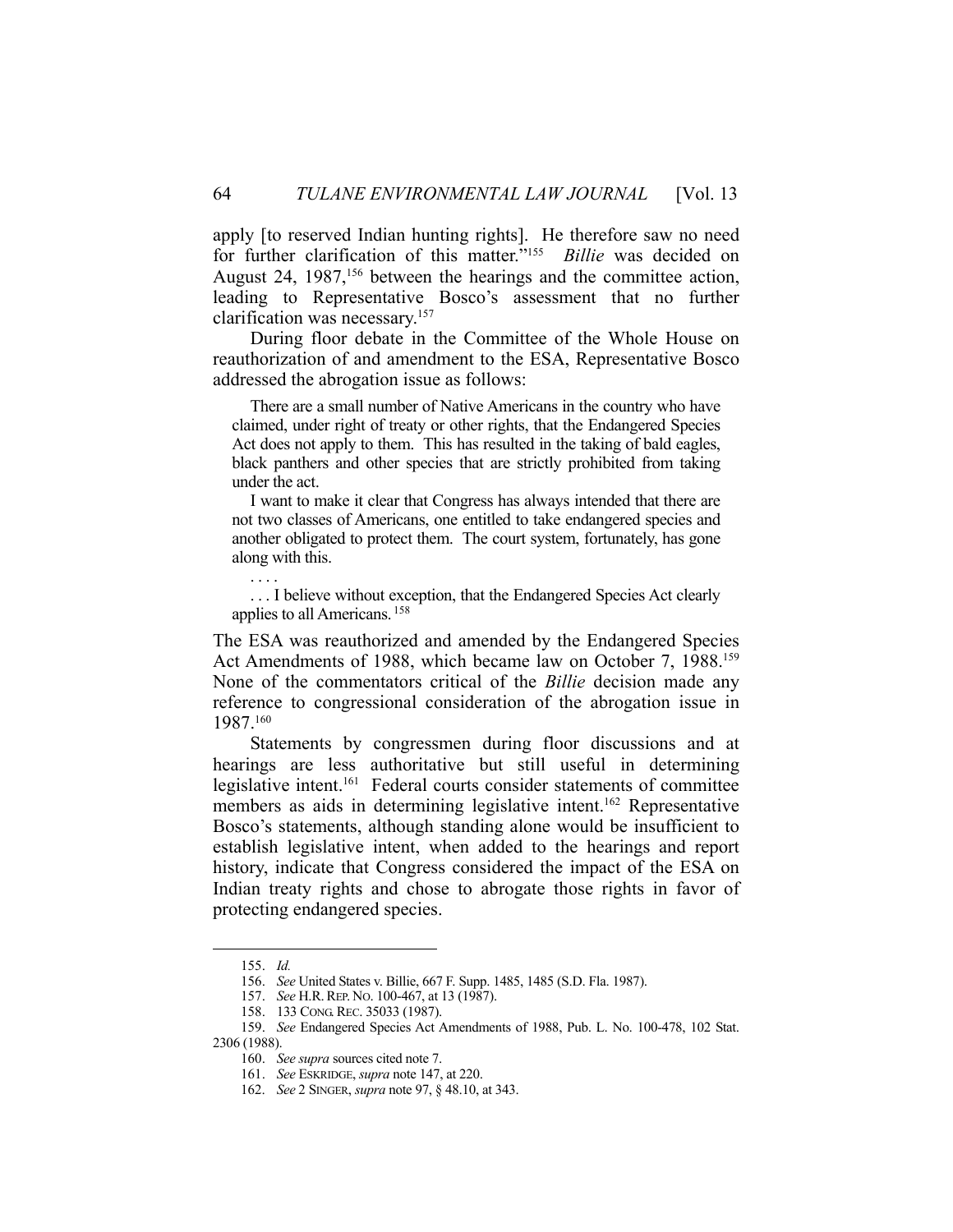In summary, the record reflects that Congress considered Indian treaty rights before passage of the ESA and passed a bill that did not exempt those rights, but did allow a limited exemption for Alaskan natives. Additionally, the record indicates that Congress reaffirmed its decision to abrogate Indian treaty rights after the initial passage of the ESA, during hearings on the reauthorization of and amendments to the ESA. An analysis of the hierarchy of legislative history reveals that the most persuasive authorities are committee reports, followed closely by statements of sponsors and floor managers.<sup>163</sup> Rejected proposals, floor and hearing colloquy, nonlegislator statements, legislative inaction, and subsequent history are less authoritative but still useful.164 Perhaps a piecemeal analysis of the ESA's legislative history does not satisfy the "actual consideration and choice" test established by the Supreme Court in *Dion*. However, when considering the entirety of the ESA's legislative history, there can be no doubt that Congress considered the conflict between Indian treaty rights and endangered species and chose to resolve that conflict in favor of endangered species protection. Thus, one must conclude that *Billie* was correctly decided and that criticism of the *Billie* decision is based on nothing more than a cursory review of the ESA's legislative history.

#### *B. Other Relevant Factors*

 The Supreme Court in *Dion* indicated that the plain meaning of the legislation is yet another factor to consider when determining whether Congress intended to abrogate Indian treaty rights.<sup>165</sup> As previously noted, the ESA's objective is to safeguard the nation's natural heritage.<sup>166</sup> The Supreme Court previously considered the breadth of the ESA in *Tennessee Valley Authority (TVA) v. Hill.*167 "[T]he language, history, and structure of the [ESA] indicate[] beyond doubt that Congress intended endangered species to be afforded the highest of priorities."<sup>168</sup> The Court noted that the ESA was "the most comprehensive legislation for the preservation of endangered species ever enacted by any nation."169 The intent of Congress was clear that

 <sup>163.</sup> *See* ESKRIDGE, *supra* note 147, at 220-22.

 <sup>164.</sup> *See id.*

 <sup>165.</sup> *See* United States v. Dion, 476 U.S. 734, 740 (1986).

 <sup>166.</sup> *See supra* note 54 and accompanying text.

 <sup>167. 437</sup> U.S. 153 (1978).

 <sup>168.</sup> *Id.* at 174. In *TVA*, the Court held the preservation of the snail darter, a small fish, was intended by Congress to be higher in priority than the completion of a large dam where over \$100 million had been invested. *See id.* at 172-73.

 <sup>169.</sup> *See id.* at 180.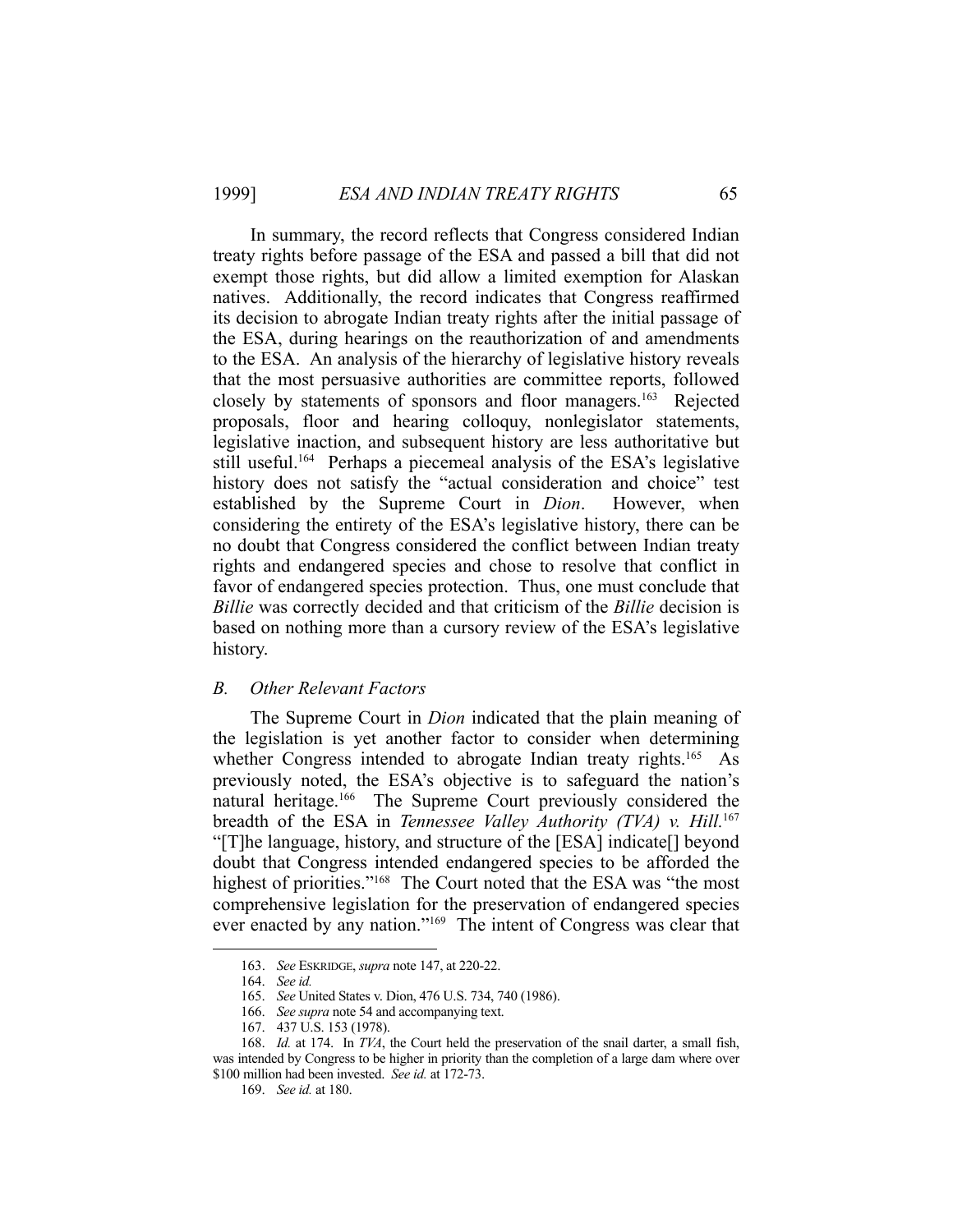the trend toward species extinction was to be halted and reversed at whatever cost.<sup>170</sup> Thus, in *TVA*, the Supreme Court stated that the limited exemptions for hardships expressly identified in the ESA are the only exemptions Congress intended.<sup>171</sup>

 After conducting its evaluation of the legislative history of the ESA, the court in *Billie* considered other relevant factors in determining that the *Dion* standard of "actual consideration and choice" had been met.172 The court noted that "hunting rights [on a reservation] are not absolute when a species . . . is in danger of extinction."<sup>173</sup> Congress "could not have intended that the Indians would have the unfettered right to kill the last handful of Florida panthers."174 The *Billie* court also considered the narrow Alaskan native exemption, the ESA's definition of "person" as including Indian tribes, and the comprehensive scope of the statute in concluding that Indian treaty rights are abrogated by the ESA.175

 Two commentators have concluded that the *Billie* court actually "discarded the *Dion* test in favor of a more liberal test built on a series of inferences."176 This conclusion misinterprets the function of the *Dion* test and the manner in which the *Billie* court applied that test. The Supreme Court in *Dion* clearly held that "[w]hat is essential is clear evidence that Congress actually considered the conflict between its intended action on the one hand and Indian treaty rights on the other, and chose to resolve that conflict by abrogating the treaty."177

 Additional insight into the meaning of the ESA can be found by examining interpretations of the Act in other courts. In Hawaii, Daniel Kaneholani, a native Hawaiian, argued that he had an aboriginal right to hunt monk seals, an endangered species, for subsistence purposes.<sup>178</sup> He further argued that the trust relationship between American Indians and the federal government extends to native Hawaiians, and the federal government could not abrogate his "aboriginal rights" absent clear and plain congressional intent to the

 <sup>170.</sup> *See id.* at 184.

 <sup>171.</sup> *See id.* at 188.

 <sup>172.</sup> United States v. Billie, 667 F. Supp. 1485, 1491-92 (S.D. Fla. 1987).

 <sup>173.</sup> *Id.* at 1492.

 <sup>174.</sup> *Id.*

 <sup>175.</sup> *See id.* at 1491.

 <sup>176.</sup> Miller, *supra* note 7, at 569; *see also* Morin, *supra* note 7, at 177 (adopting the position of Miller). Three other commentators have generally concluded that the *Dion* test was used, but that it was not properly applied. *See* Laurence, *supra* note 7, at 884-85; *see also*  Johnson, *supra* note 7, at 185-88; Diekemper, *supra* note 7, at 485-86.

 <sup>177.</sup> United States v. Dion, 476 U.S. 734, 739-40 (1986).

 <sup>178.</sup> *See* United States v. Kaneholani, 773 F. Supp. 1393, 1395 (D. Haw. 1990).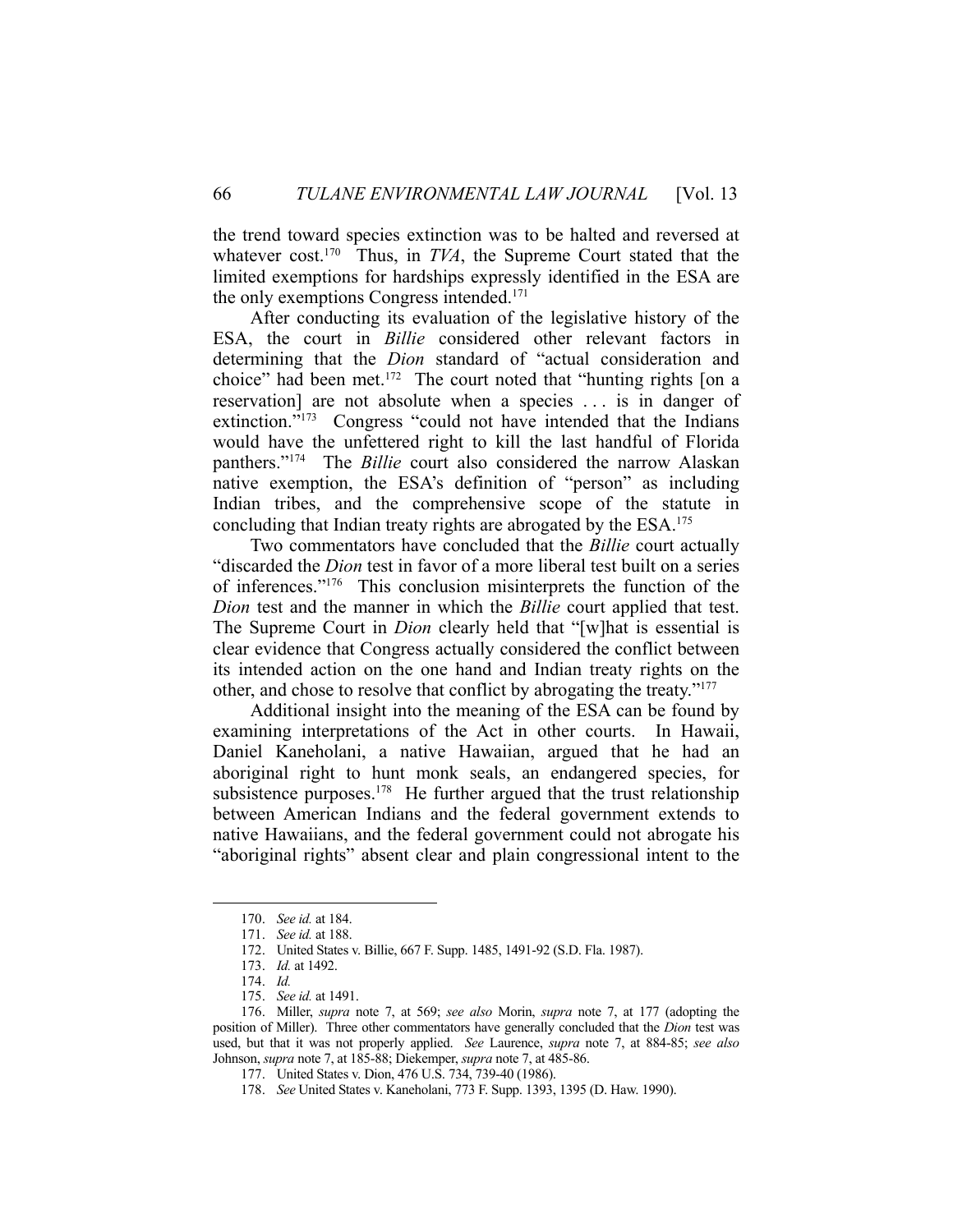contrary expressed in the ESA.179 The district court dismissed the abrogation argument for lack of merit, reasoning that the abrogation issue concerns treaty rights and there were no applicable treaties or statutory rights that would give the defendant a right to take monk seals.<sup>180</sup> The court also held that the exemption granted to native Alaskans was for subsistence purposes and did not extend to Hawaiians.<sup>181</sup>

 The Ninth Circuit reviewed the *Kaneholani* case together with the appeal of Daryl Nuesca, who had been convicted of taking two endangered green sea turtles.<sup>182</sup> The court dismissed any reliance on Indian hunting rights as misplaced and irrelevant because of a lack of treaty rights. $183$  The defendants further argued that exempting one aboriginal group (Alaskan natives) while withholding immunity from another (Hawaiians) was a violation of the equal protection clause.<sup>184</sup> The court determined that the ESA exemption is based on subsistence needs and culture, not on race, and rejected the argument.<sup>185</sup> Also, in *United States v. Nguyen*, the Fifth Circuit concluded that the ESA imposes penalties even if the defendant, a Vietnamese fisherman, did not know the sea turtle he had in his possession was a protected species.<sup>186</sup> While such cases do not involve Indian treaty rights, they do indicate the understanding of the courts that Congress considered a wide variety of exemptions and chose a narrow exemption based on need and culture, not race. Unless a compelling need could be established, Congress intended the ESA to apply to all Americans.

 Public policy considerations should also be considered in determining the intent of Congress. When a statute is interpreted it must be done "in light of the purposes Congress sought to serve."<sup>187</sup> In passing the ESA, Congress was concerned about the accelerating rate of extinctions and the incalculable genetic heritage that would be lost forever.<sup>188</sup> Protective measures were considered essential to Protective measures were considered essential to

 <sup>179.</sup> *See id.*

 <sup>180.</sup> *See id.*

 <sup>181.</sup> *See id.* at 1395-97.

 <sup>182.</sup> *See* United States v. Nuesca, 945 F.2d 254, 255-56 (9th Cir. 1991).

 <sup>183.</sup> *See id.* at 257.

 <sup>184.</sup> *See id.*

 <sup>185.</sup> *See id.*

 <sup>186.</sup> *See* United States v. Nguyen, 916 F.2d 1016, 1020 (5th Cir. 1990). Nguyen was found in possession of a threatened loggerhead sea turtle off the Texas coast. *See id.* at 1017. The court held that Congress intended to make a violation of the ESA a general intent crime and it was therefore unnecessary for the government to prove that Nguyen knew his conduct was illegal. *See id.* at 1018.

 <sup>187.</sup> Chapman v. Houston Welfare Rights Org., 441 U.S. 600, 608 (1979).

 <sup>188.</sup> *See* H.R.REP. NO. 93-412, at 4 (1973).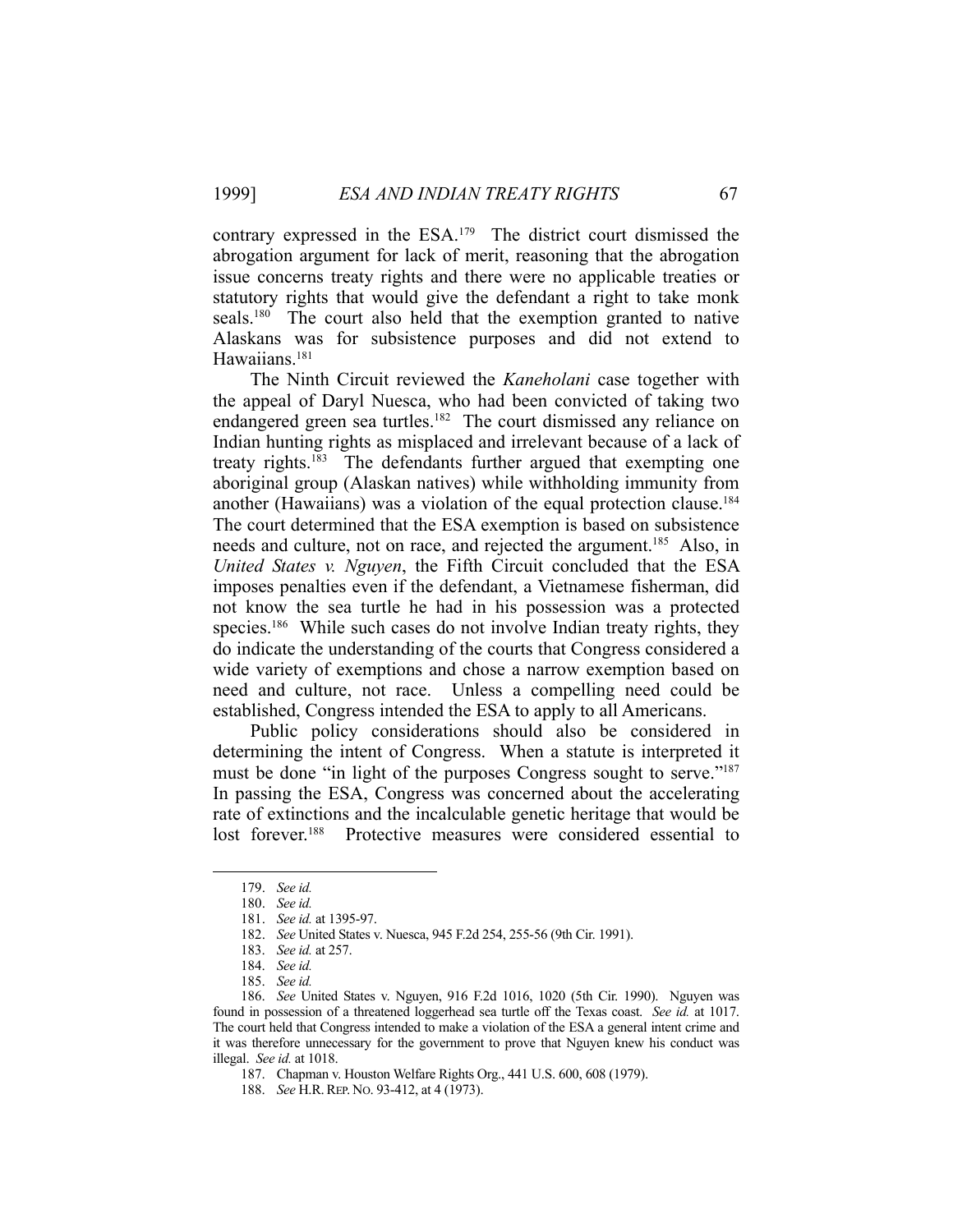prevent further extinction of animal species.<sup>189</sup> The ESA recognizes that endangered species are of "esthetic, ecological, educational, historical, recreational, and scientific value to the nation," and many species are or soon will be extinct.<sup>190</sup> The ESA clearly recognizes that we all share a stewardship responsibility for our natural resources. Only by working together as one nation can we carry out that stewardship responsibility. If we fail and lose a species because of that failure, it does not matter that someone was right. It is not within our power to recreate that which we have allowed to become extinct. The plain language of the statute and the clear intent of Congress establish the critical nature of the resources protected by the ESA. Judicial interpretation of the statute affirms that the ESA has jurisdiction over all persons not specifically exempted. Furthermore, we have a moral obligation as a nation not to squander our national heritage. It would be inconsistent with clearly established public policy objectives to allow a major exception to the protections provided endangered species under the ESA.

 Legislative history, clear meaning of the statute, and public policy issues behind the drafting of the statute are all factors to consider when determining whether the standard established in *Dion*  has been met. For the foregoing reasons, the analysis and the opinion of the *Billie* court are correct. The ESA abrogates those Indian treaty rights that are in conflict with statutory purposes. The legislative history, biological conservation requirements, trust responsibilities, and public policy all demand this conclusion. Treaty rights must yield to the protection of species by the ESA in those cases where the ESA cannot accommodate the treaty right in question.

## *C. The Meaning of Treaty Abrogation by the Endangered Species Act*

 Having determined that the ESA abrogates Indian treaty rights where those rights are in conflict with endangered species, the next question is whether those treaty rights are permanently abrogated. Unfortunately, the word "abrogation" causes much of the confusion and misunderstanding about the relationship between Indian treaty rights and the ESA. "Abrogation" is defined as "[t]he destruction or annulling of a former law, by an act of the legislative power, by constitutional authority, or by usage."191 As applied to Indian treaty

 <sup>189.</sup> *See* S.REP. NO. 93-307, at 2989-90 (1973).

 <sup>190. 16</sup> U.S.C. § 1531(a) (1994).

 <sup>191.</sup> BLACK'S LAW DICTIONARY 8 (6th ed. 1990).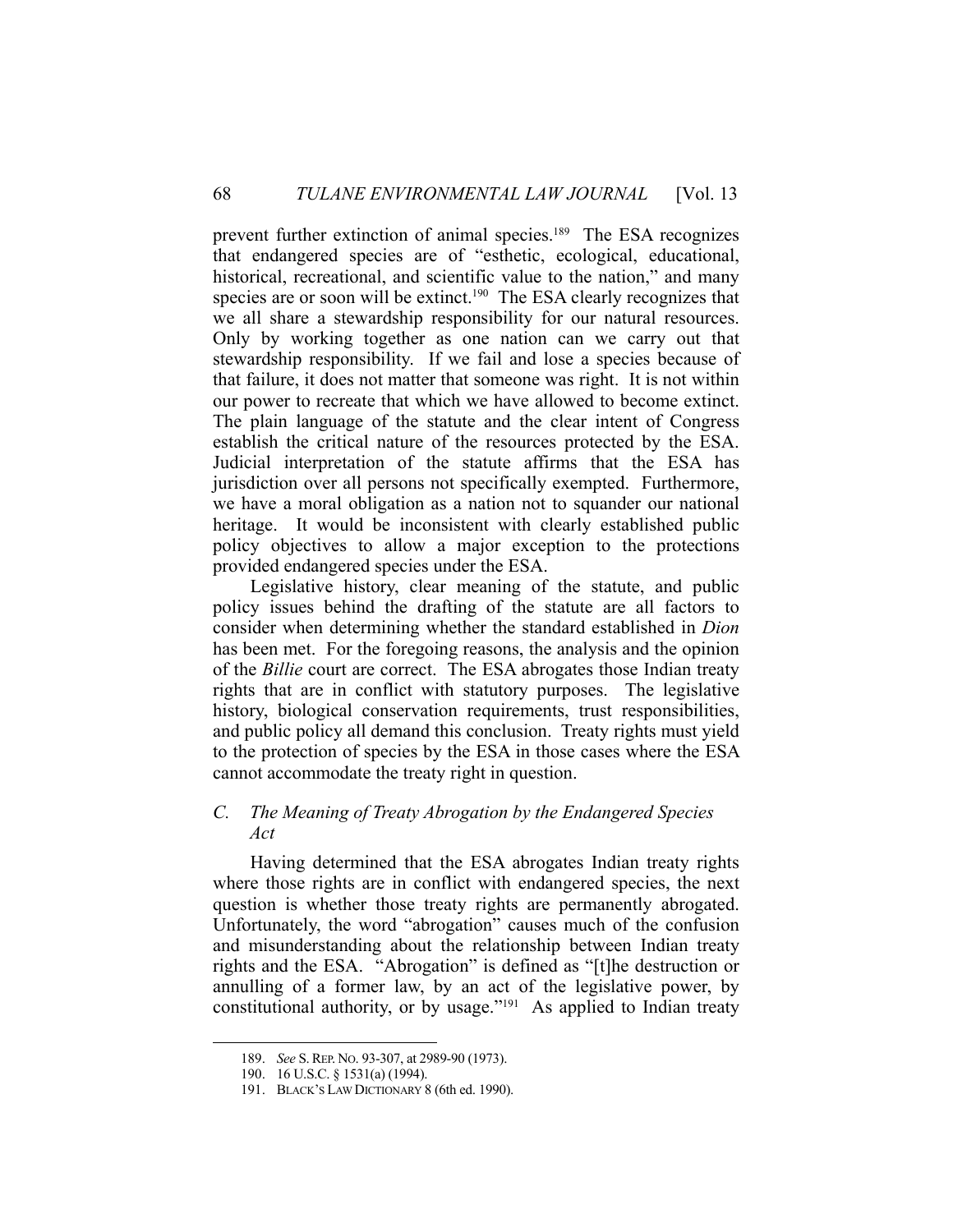rights, the definition of "abrogation" clearly means that a right is permanently lost when that right is abrogated. However, when considered in relation to the ESA, the result is different. The ESA abrogates only those rights that are in conflict with the statute. For any given species, the result may be only temporary. When a species recovers, it is taken off the endangered species list.<sup>192</sup> Once that species is de-listed, the ESA no longer applies, and treaty rights to hunt the species are no longer affected. Therefore, while the listing of a species under the ESA may have some negative impacts on select treaty rights relating to individual species, it will not cancel a broader right to hunt and fish.<sup>193</sup> Furthermore, if the species recovers, those rights will be fully restored instead of permanently lost.194 This appears to be the position that the DOI was trying to state in 1985 when it testified that while the ESA necessarily applied to Indian hunting rights, it was not intended to abrogate those rights.<sup>195</sup>

 In general, the ESA abrogates those rights in conflict with the statute. However, for any particular species, those rights are suspended or regulated only while the species is on the list. Further, when a species is listed as "threatened," rather than "endangered," some harvest may be permitted as long as it is consistent with a conservation plan for the species. When the long-term benefits of the ESA are realized through restoration of a species to a level that can sustain reasonable harvest under a treaty right, that right then exists in

 <sup>192.</sup> *See* 16 U.S.C. § 1533(c)(2)(B)(i) (1994).

 <sup>193.</sup> It is important to note that the listing of a species can also have significant impacts on activities that do not directly target the listed species. First, regulations implemented to protect the listed species can impact the otherwise legal harvest of other species. For example, it may be necessary to ban the use of gill nets to protect a run of a listed salmon, resulting in the curtailment of fishing rights for other salmon that are not listed. Second, the ESA has a provision for "similarity of appearance" cases allowing the listing of a species that does not otherwise qualify as "endangered" when necessary to protect a listed species. *Id.* § 1533(e). For instance, it may be determined that the only way to protect an endangered run of salmon is to list, under the "similarity of appearance" provision, another run that is not endangered but commingles with the endangered run. On the other hand, the ESA also has a provision that allows for an "incidental take" where the taking of an endangered species is "incidental to, and not the purpose of . . . an otherwise lawful activity." *Id.* § 1539(a)(1)(B). A permit is required for an "incidental take," but a permit may be issued only if it can be shown in a conservation plan that the incidental take "will not appreciably reduce the likelihood of the survival and recovery of the species in the wild." *Id.* § 1539. For example, if it could be shown that the use of gill nets to harvest a run of common salmon would not take so many listed salmon as to reduce the likelihood of survival and recovery of the listed run, an incidental take permit could be issued to protect the fisherman from liability for any listed fish they might incidentally take.

 <sup>194.</sup> Whether the outcome is recovery or extinction, the result will be the same. If protections under the ESA are removed, any secondary impacts of those regulations will also be removed.

 <sup>195.</sup> *See supra* text accompanying note 133.